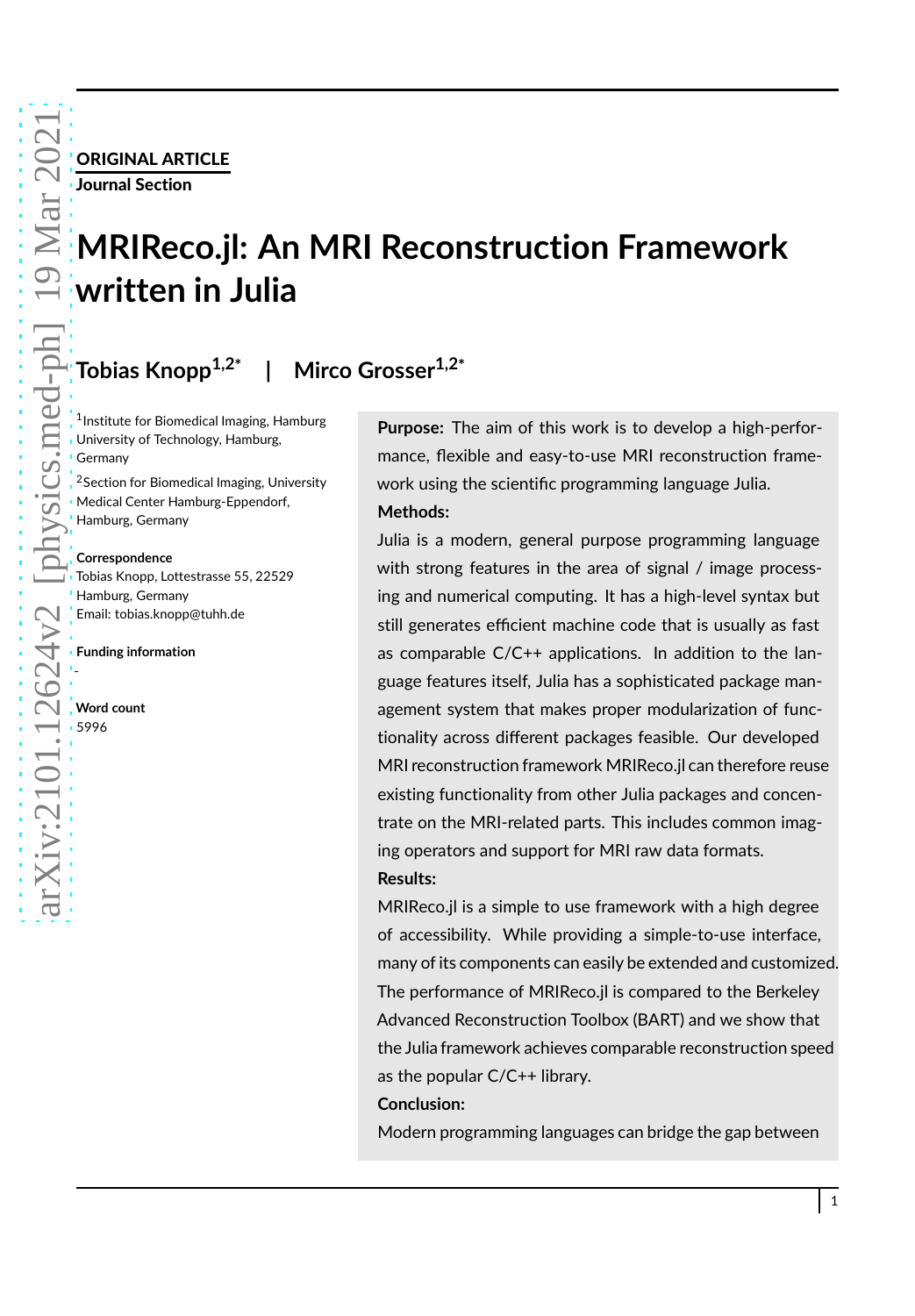high performance and accessible implementations. MRIReco.jl leverages this fact and contributes a promising environment for future algorithmic development in MRI reconstruction.

#### **KEYWORDS**

magnetic resonance imaging, image reconstruction, open source, Julia, numerical computing

### **1** | **INTRODUCTION**

Magnetic resonance imaging (MRI) is a radiation-free tomographic imaging modality allowing for both high spatial resolution and high soft-tissue contrast. This, in combination with the large number of available contrasts, makes it an indispensable tool for many clinical imaging applications. In recent times, acquisition times and spatial resolution have been pushed further through the introduction of new, advanced signal processing techniques such as compressed sensing (CS) [1, 2] or structured matrix completion [3, 4, 5]. In a similar way, algorithmic developments have stimulated the development of new techniques for the quantitative imaging of tissue parameters, such as relaxation times, magnetic susceptibility or apparent diffusion coefficients [6, 7, 8, 9]. An important catalyst for this development is the availability of open source software. The latter facilitates the development of new methods while taking away the need of a full, self-implemented MRI signal processing pipeline.

An important aspect to keep in mind is that improvements in image quality and / or reduction in scan time are often only possible by computationally intensive algorithms shifting the bottleneck in latency from acquisition to reconstruction. To reduce the reconstruction time to a manageable level massive parallelization including the usage of GPGPU (General Purpose Graphical Purpose Units) [10, 11] hardware acceleration are often necessary. While this allows for acceleration of MRI reconstruction by a factor of 10-1000, it at the time increases the complexity of the software system.

Researchers developing new image reconstruction algorithms usually face two conflicting goals. On the one hand, one seeks a programming environment allowing for an easy translation of mathematical notation into programming code. On the other hand, the program should run as fast as possible. The first goal can be accomplished by using a high-level (HL) programming environment, albeit at the cost of performance. On the other hand, computation speed can be ensured by working in a low-level (LL) programming environment, which results in an increased system complexity. For this reason, one can observe that HL languages, such as Matlab and Python/Numpy [12], are popularly used by mathematical/theoretical researchers. In contrast, the LL approach is often used by the vendor of an imaging system, since the product needs to runs in a sufficiently short reconstruction time. In that case, the increase in system complexity is addressed by increasing the development resources.

A popular approach to reconcile both goals is to implement only hot loops in a LL language, while using a HL language for the remaining part. Popular examples for this hybrid approach are Matlab with its Mex interface, i.e. a combination of Matlab and C/C++ and Python with its different ways to call C code (e.g. ctypes). Note that the hybrid approach is not restricted to user code but that entire frameworks are built in this way. Examples include Numpy [12], which is mainly written in C, and machine learning frameworks such as TensorFlow [13] and PyTorch [14], which are implemented in C/C++ with Python language bindings.

The hybrid approach has many advantages but it also has issues, which the authors in [15] summarize in the *two language problem*:

The LL implementation is capsuled away from the HL user interface. This is fine in most situations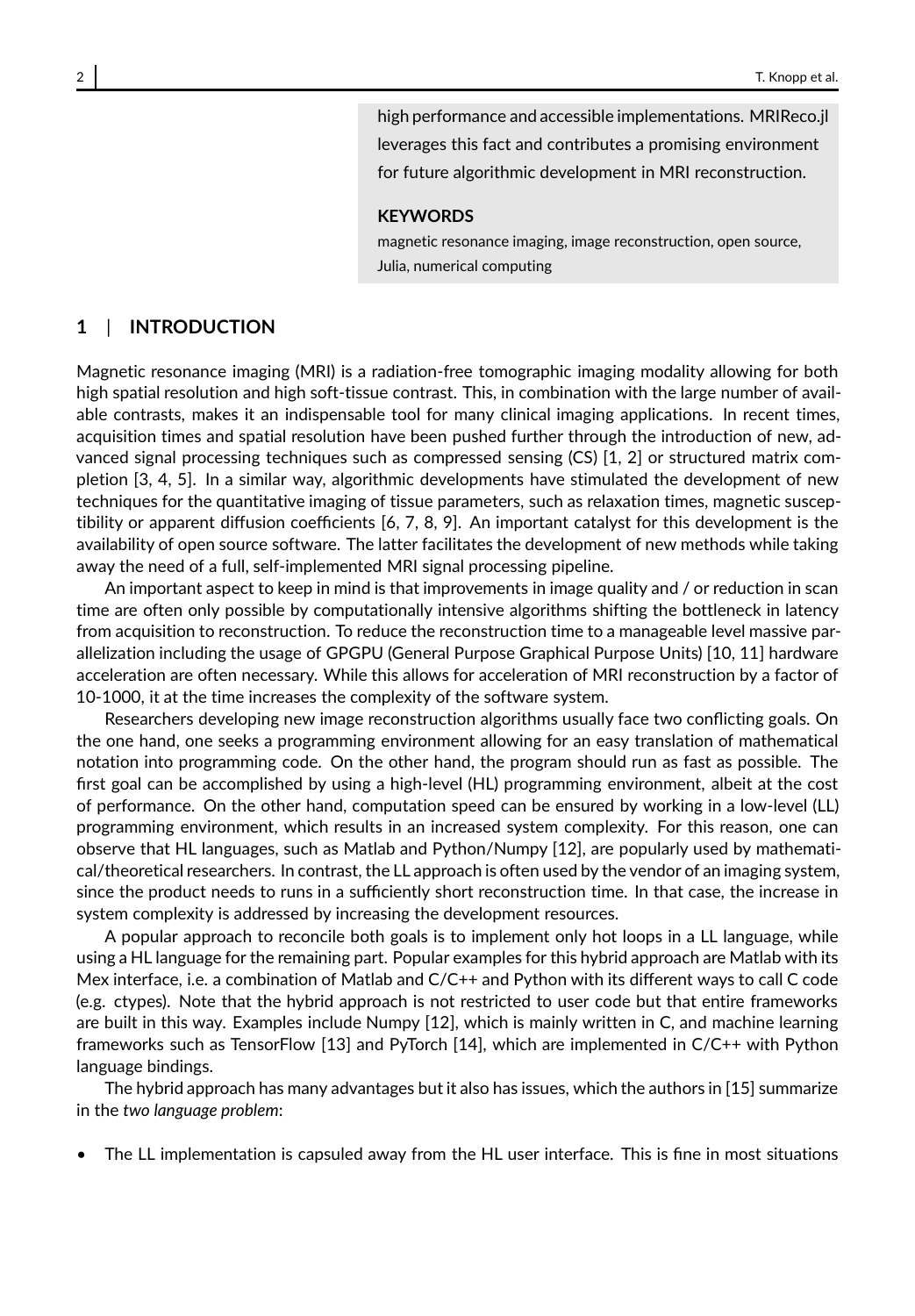but becomes problematic if custom algorithms need to be implemented.

• Bridging from one language to the other often has a high computational cost and only amortizes for large problem sizes. Thus, code is often vectorized to minimize the number of calls into the LL language.

Beyond that it should be noted that two-language solutions are more complex to set up since multiple compilers and a proper management of dependencies are needed. In consequence, using an existing framework is easy whereas developing new methods/algorithms can be challenging as this often requires programming skills in the LL language used.

In the realm of MRI, the hybrid approach is very popular. Prominent examples are the packages Gadgetron [16] and BART [17], which both have many features and follow the two-language principle with a core written in C/C++ and bindings to different HL languages. In contrast, SigPy [18] is a HL package entirely written in Python and allows for rapid prototyping of MRI reconstruction algorithms.

In this paper, we present an MRI reconstruction framework, which yields high performance while allowing for easy prototyping of new algorithms. The framework is implemented in a single programming language, thus avoiding the two-language problem. To achieve this, our framework uses the programming language Julia, which was invented by researchers at the MIT in 2012 with the aim of solving aforementioned two-language problem [15]. The aim of this paper is two-fold. First, we describe our framework with its main components and we outline how it can be used for the development of new algorithms. Second, we perform comparisons in order to illustrate that the computation speed of our framework indeed matches that of popular frameworks such as BART.

# **2** | **METHODS**

When developing an MRI reconstruction framework, it is beneficial to formulate design goals to guide the design. For instance, the developers of Gadgetron formulated the following list of properties, which an MRI reconstruction framework should fulfill:

- **1.** Free / open
- **2.** Modular
- **3.** Flexible
- **4.** Cross platform
- **5.** High performance
- **6.** Facilitate prototyping
- **7.** Facilitate deployment

For a proper definition of each of the design goals we refer the reader to [16]. *MRIReco.jl* has the same design goals although the deployment aspect is currently not yet addressed. Instead *MRIReco.jl* has the following additional design goals:

- **8.** *Reuse of components*: The goal is to use as many existing software components as possible if and only if they are suitable for the task and appropriately maintained. This includes interdisciplinary standard tools such as the FFT and the conjugated gradients method (CG). This design goal not only implies reusing existing software components but also to put non-MRI specific functionality into dedicated packages if such a package does not yet exist.
- **9.** *Hackability*: It should be possible for software developers to access low-level parts of the software and develop extensions or even make modifications to the source code easily. *Hackability* only slightly overlaps with *prototyping* mentioned in [16]. In particular, it means that the gap between being a user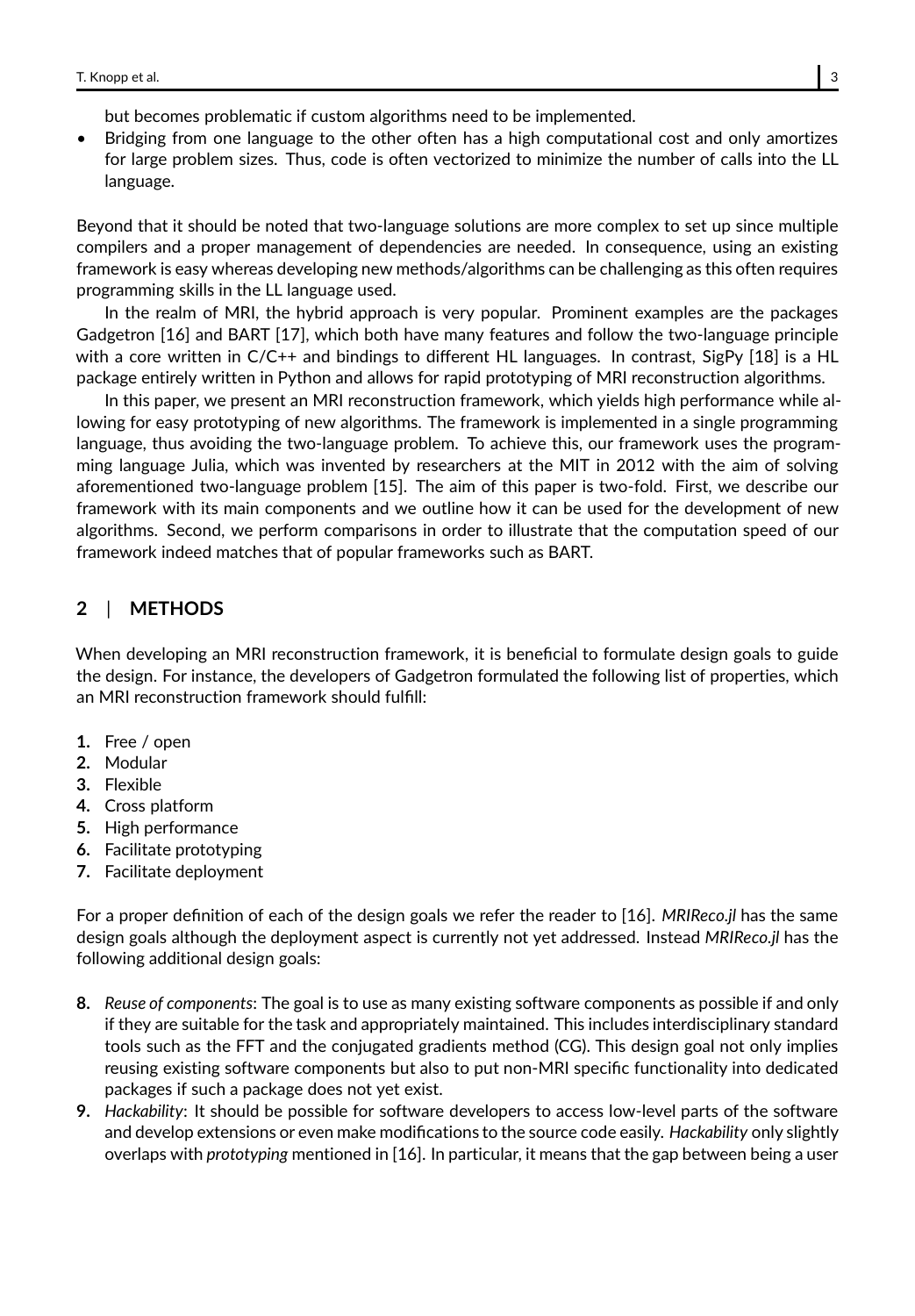and being a developer of a software framework is small.

- **10.** *Accessibility*: The software components should be easy to install with only few instructions. It should be simple to access and modify the existing code.
- **11.** *Testing*: The code should be properly tested using continuous integration services.

The last two design goals are certainly also followed by Gadgetron and BART. We note, however, that the two-language principle imposes limits on how well the first two of the additional design goals can be met. For instance, hackability is difficult to address in a two language solution, since code modifications often require knowledge of both the HL and the LL language used.

To make design goal 8 more concrete we note that image reconstruction frameworks often share a large number of generic building blocks. These components include common transformations such as the FFT, standard linear algebra tools, and optimization algorithms to solve the reconstruction problem at hand. In order to share these building blocks it is advantageous to put them into dedicated software packages. This allows developers to reuse building blocks implemented by experts of the given field at hand and it reduces potential errors that could arise when self-implementing them. Finally, we note that the reuse of standard libraries also leads to a higher level of scrutiny for the latter. In turn, this decreases the likelihood of persistent bugs.

### **2.1** | **Julia**

To meet the design goals outlined in the previous section, we focus on a new programming language / environment called Julia. Julia was invented by researchers at the MIT in 2012 [15] and has the aim of solving the two-language problem. Its most important features include:

- Julia uses a just-in-time (JIT) compiler based on the LLVM compiler infrastructure [19] and is therefore capable of generating efficient machine code.
- Julia has a sophisticated type system including type inference [20], which allows the compiler to identify statically typed code fragments and in turn emit efficient machine code.
- Julia code can be both HL and LL. While hot code paths should be kept type stable for maximizing performance, dynamic programming can be used where convenient code is more important than high performance.
- The syntax of Julia is very similar to Matlab and thus familiar to a wide range of researchers.
- Julia can call C/C++ code with no overhead.

For more details on Julia we refer the reader to Ref. [15].

Julia was designed from the ground up to be capable of generating efficient machine code. In combination with the HL features of the language, this allows us to develop a hackable framework (design goal 9) while retaining a high performance. In contrast, many dynamically typed languages like Python are challenging to JIT compile since they contain language features preventing emitting efficient machine code. Therefore, one of the most successful Python JIT compilers Numba [21] requires the user to manually annotate the code to be compiled, and only a subset of the language can be used. Here, again, performance is achieved by enabling the system to determine the types of all variables in a function body. A more general JIT compiler for Python not requiring code annotations is PyPy [22].

Another feature of Julia is its built-in package manager. The latter can take care of all the dependencies of a code package. As a consequence, Julia packages are considered to be cheap and it is possible to achieve a fine grained modularization across packages. This modularization is pushed by a large community of package developers, which enrich the power of the Julia programming environment substantially. By exploiting this aspect of the Julia programming environment, *MRIReco.jl* manages to fulfill design goal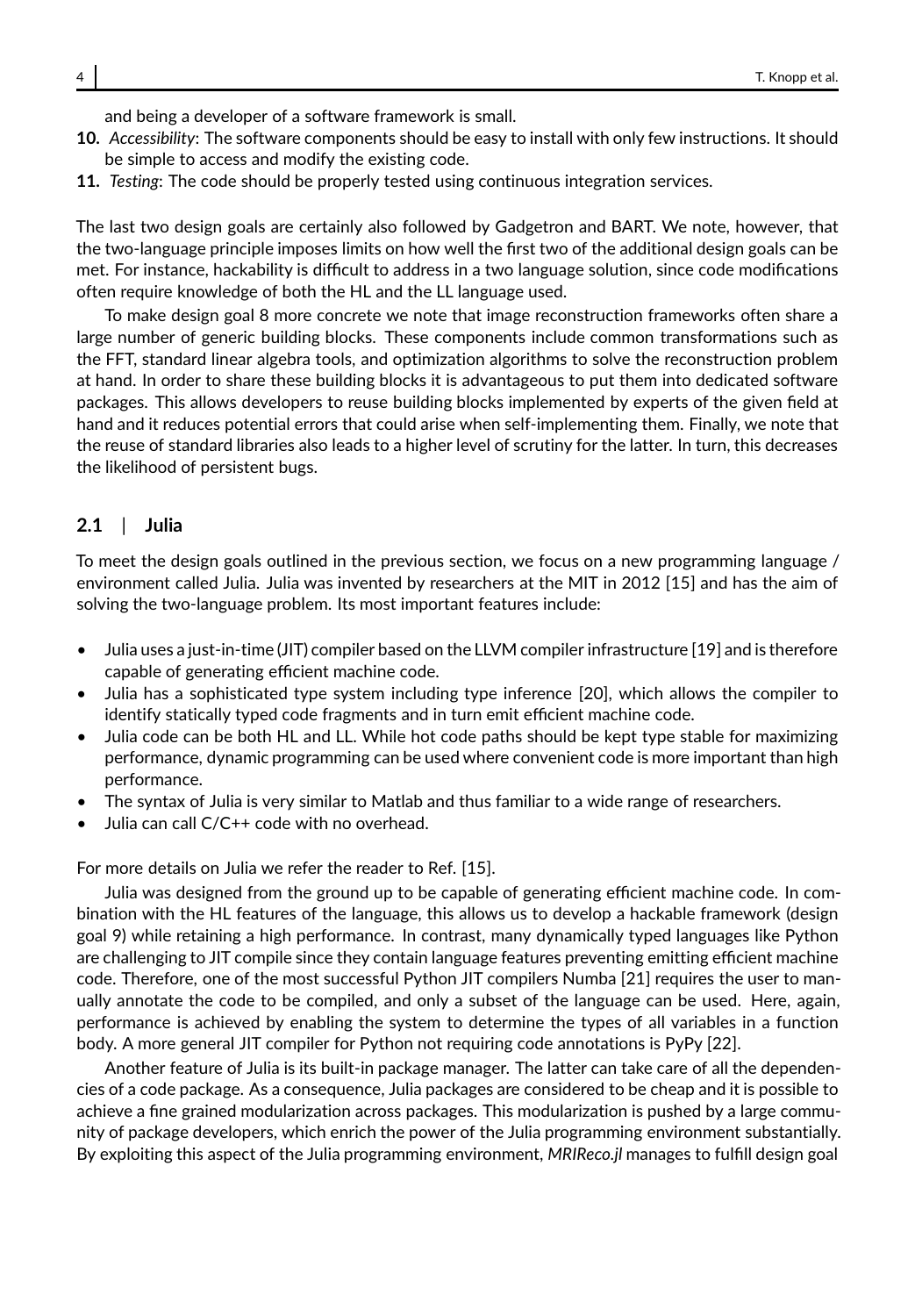8 (reuse of components). Beyond that the clear versioning performed by the julia package manager can greatly simplify reproducible research. This stands in contrast to other approaches, where it is in the hand of the user to download the correct versions of the dependencies at hand.

# **2.2** | **Functionality**

*MRIReco.jl* offers a wide range of functionality while concentrating on basic building blocks that have proven useful for MRI image reconstruction. In particular *MRIReco.jl* currently offers:

- *Simulation:* Methods for simulating MRI data based on software phantoms. This includes support for modelling  $B_0$  inhomogeneity,  $R_2^{\ast}$  relaxation and multiple receive coils. Moreover, basic support for simulating multi-echo sequences is implemented. Simulation can be performed using a direct evaluation of the imaging equation or using common approximations such as the NFFT.
- *Imaging Operators:* Basic Cartesian and non-Cartesian imaging operators based on FFT and NFFT. Offresonance and relaxation term aware imaging operators are available as well. These can be evaluated using both data-driven [23] and analytical [24, 25] approximations. All operators can be combined to form encoding operators for more extended acquisitions such as parallel imaging [26] and multi-echo data acquisition.
- *Coil Estimation: MRIReco.jl* implements methods for determining sensitivity maps including the sumof-squares method and ESPIRiT [27].
- *Iterative Reconstruction:* Iterative reconstruction algorithms using solvers such as CGNR [28], FISTA [29], ADMM [30], and the split Bregman method [31] are available. For regularization, *MRIReco.jl* offers TV,  $\ell^1$ ,  $\ell^2$  priors including wavelet sparsification. Density compensation weighting is available as a method for speeding up convergence of iterative solvers [32, 33]. Sampling density weights can be computed for arbitrary trajectories based on the method described in [34].

*MRIReco.jl* is implemented in a Julia idiomatic way and uses multiple dispatch to execute different code paths depending on the type of function arguments. We note that this is a similar form of polymorphism known in classical object-orientated languages but that the dispatch is more generic. Since julia allows for dynamic programming, it was not necessary to introduce a further abstraction mechanism like a pipeline architecture [16].

An overview of the internal architecture and a typical data flow within *MRIReco.jl* is given in Fig. 1. In the following sections we sketch individual parts of the framework using small code snippets to illustrate some of the design principles. For more detailed information we refer to the documentation and the source code of the package.

# **2.3** | **Datatypes**

In order to efficiently work with MRI data *MRIReco.jl* introduces two distinct datatypes for its represention. RawAcquisitionData describes the data as it is stored in a data file. Since this data is typically not stored in a form suitable for reconstruction, it is first converted into the type AcquisitionData, describing the pre-processed data. The latter can then be passed to the reconstruction method in order to obtain an image. Trajectory is another important datatype, which is used for describing the MRI sampling trajectory. We outline each datatype in more detail next.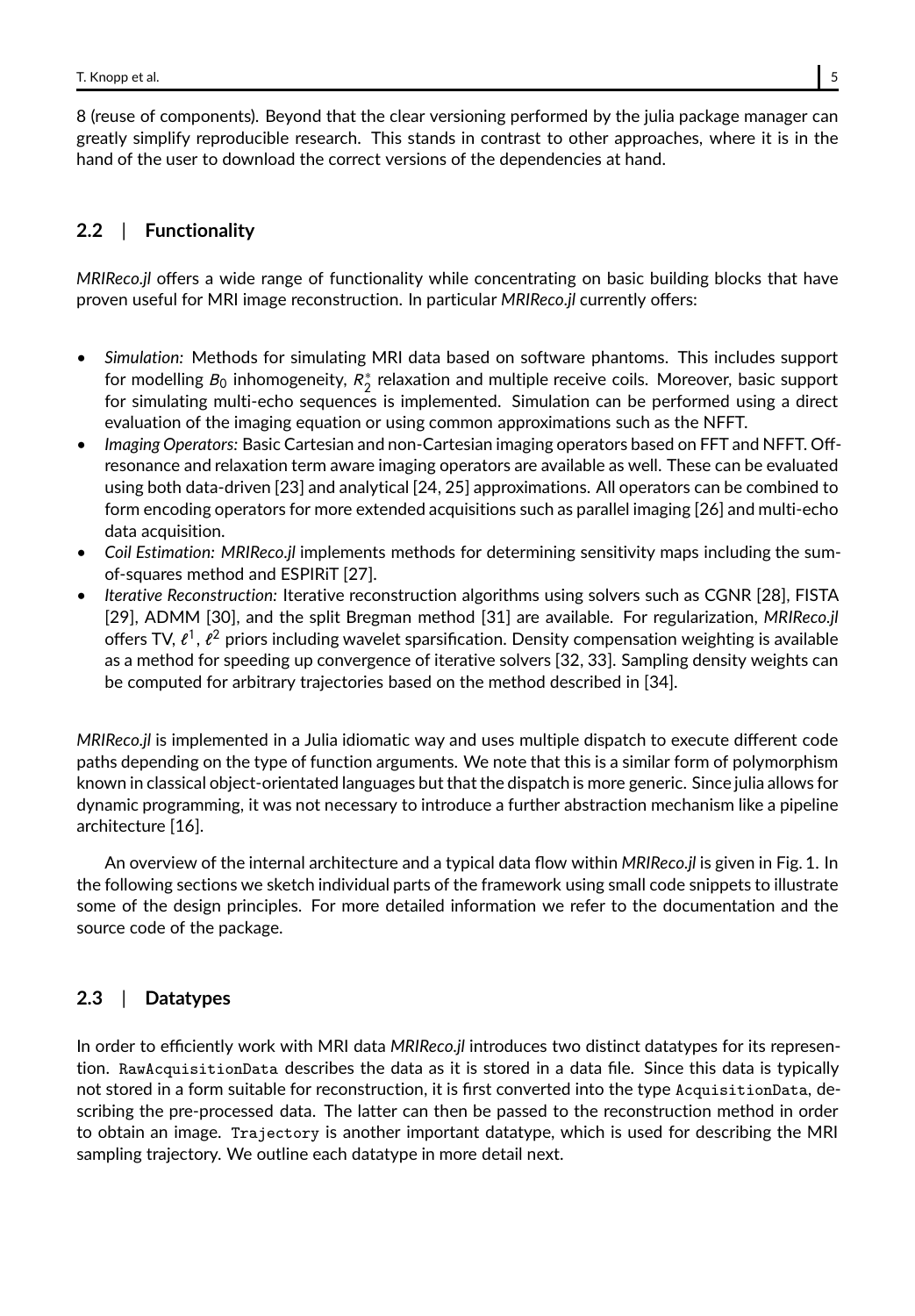

FIGURE 1 Overview of the internal architecture and the typical data flow in *MRIReco.jl*. An AcquisitionData object can be constructed either from a file through a RawAcquisitionData object or using simulation. The AcquisitionData object and additional reconstruction parameters are passed to the reconstruction method that yields an AxisArray object that can be stored in DICOM or NIfTI files.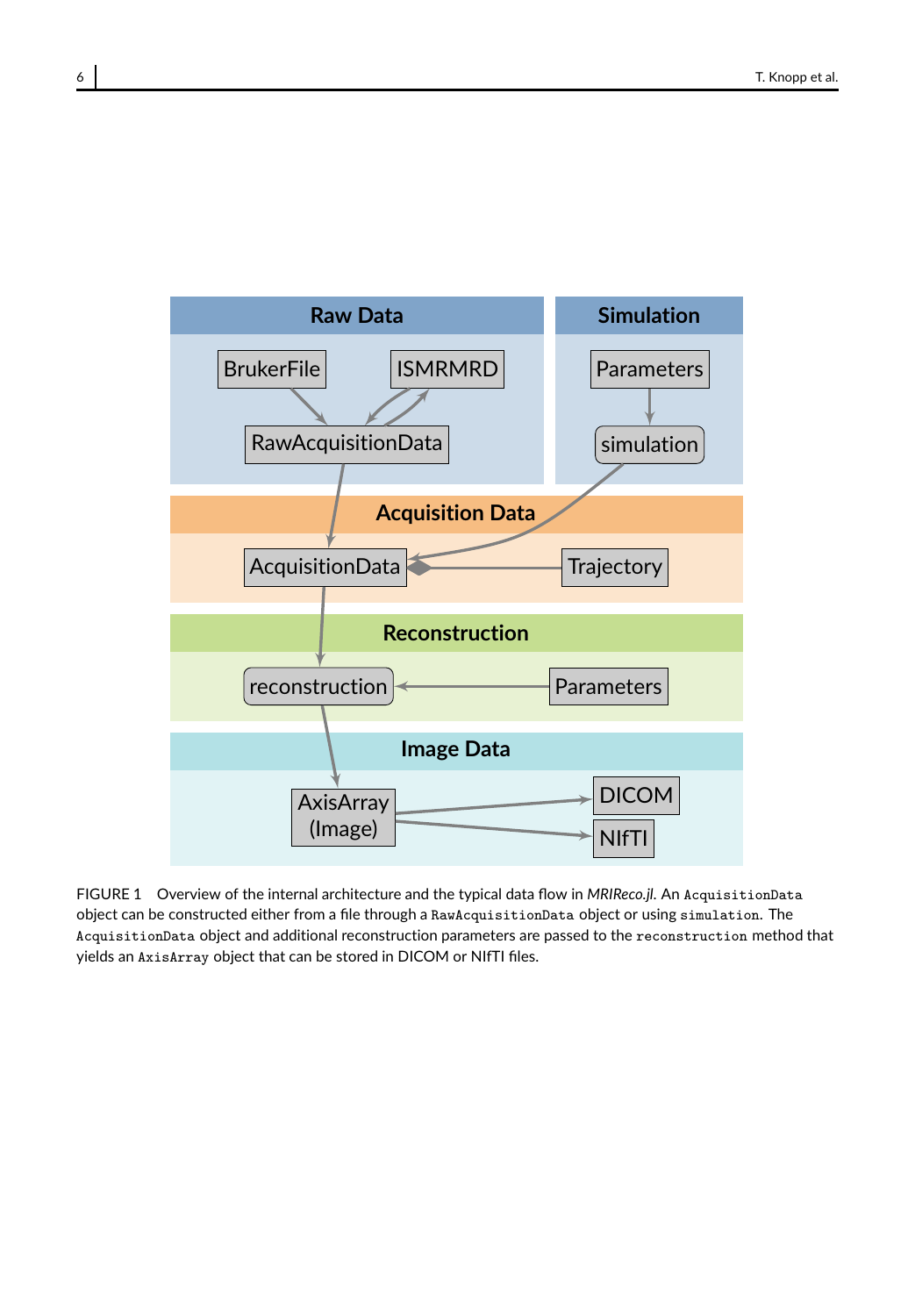

FIGURE 2 Datatypes used to represent MRI data. The left-hand side contains the julia definition of the datatype RawAcquisitionData used for storing unprocessed MRI data. The right-hand side contains the corresponding definition of the type AcquisitionData used for describing the pre-processed MRI data.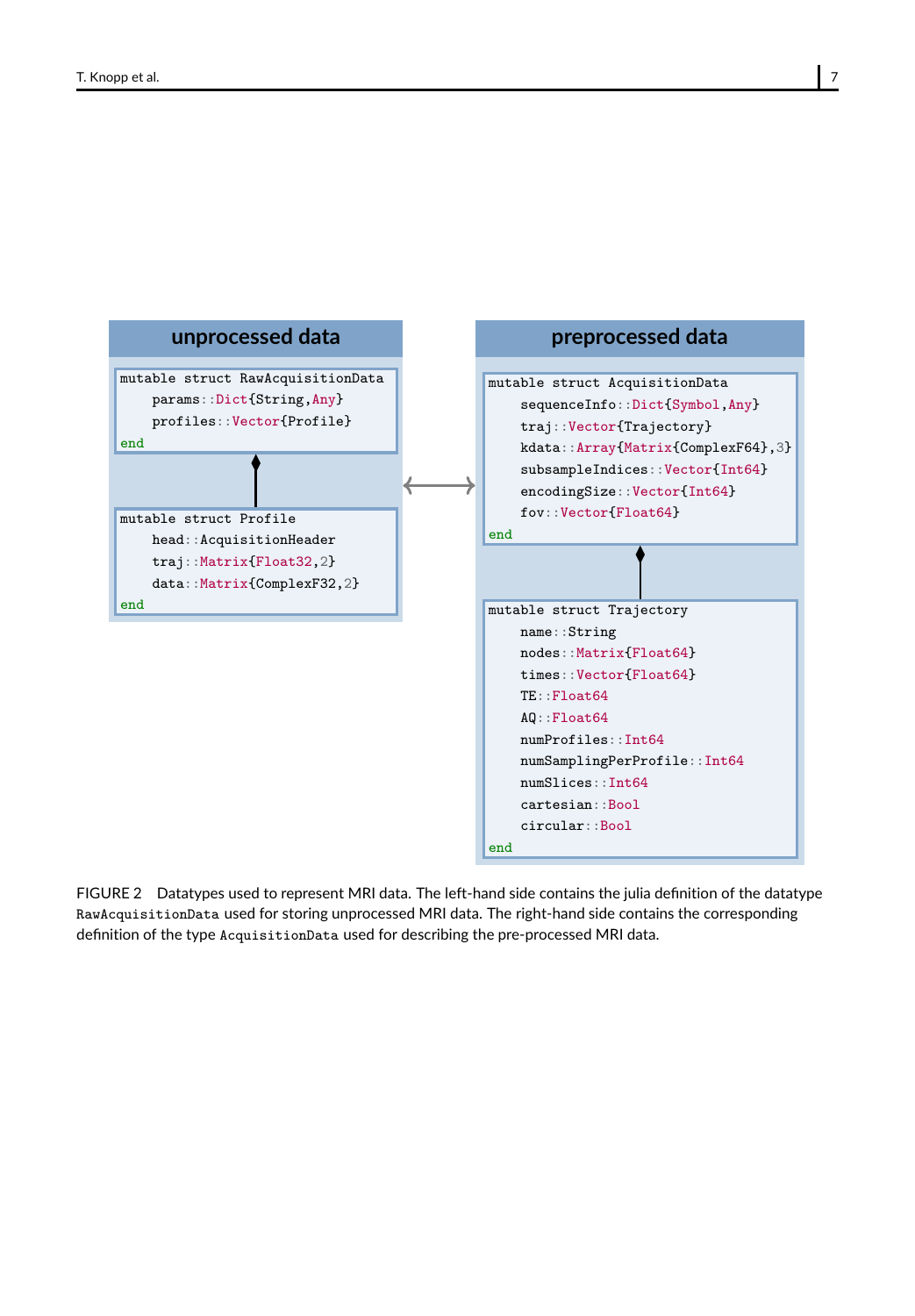# **2.3.1** | **Raw Data**

RawAcquisitionData is a datatype closely resembling the ISMRMRD data format [35]. Its julia definition is contained in the left-hand side of Fig. 2. The syntax profiles::Vector{Profile} means that the field profiles has the type Vector{Profile}. The philosophy of the ISMRMRD format is to store all global metadata in an XML header. This header has a static structure which can be extended by custom fields. RawAcquisitionData uses the Dict params (i.e. an associative array) to store all data that are present in the XML header of an ISMRMRD file. If possible the content of each parameter is converted to an appropriate Julia datatype. For convenience, the structure of the ISMRMRD header is flattened, since this makes all parameters directly accessible. For instance the parameter

| <reconspace></reconspace>                 |
|-------------------------------------------|
| <matrixsize></matrixsize>                 |
| $\langle x \rangle 128 \langle x \rangle$ |
| $<$ y>128 $<$ /y>                         |
| $128$ /z>                                 |
|                                           |
|                                           |
|                                           |

is available in the length-3 vector head["reconSize"].

Each measurement profile is stored in the type Profile. It describes the data measured after a single excitation during an MRI experiment. It has members head, traj, and data, which exactly correspond to the structures specified by the ISMRMRD file format. The members of the Profile datatype are also bit-compatible with corresponding HDF5 structs in an ISMRMRD file.

# **2.3.2** | **Pre-Processed Data**

The goal of the RawAcquisitionData datatype is to have a very flexible representation for storing a great variety of measurements. As a matter of fact, this generic representation can be inconvenient when used for reconstruction. For instance, the profiles can be stored in a different order than required for image reconstruction. For this reason, *MRIReco.jl* uses an additional datatype AcquisitionData to store the data in a way convenient for reconstruction. The definition of AcquisitionData can be found on the right hand side of Fig. 2. It contains the sequence information stored in a dictionary, the  $k$ -space trajectory, the  $k$ -space data, several parameters describing the dimensionality of the data, and some additional index vectors. The  $k$ -space data kdata has three dimensions encoding

- **1.** contrasts/echoes
- **2.** slices
- **3.** repetitions

Each element is a matrix whose dimensions encode

- **1.** k -space nodes
- **2.** channels/coils

For undersampled data, the indices of the measured samples are stored in the field subsampleIndices. We note that both the traj and the subsampleIndices fields are defined as vectors with one entry for each contrast/echo.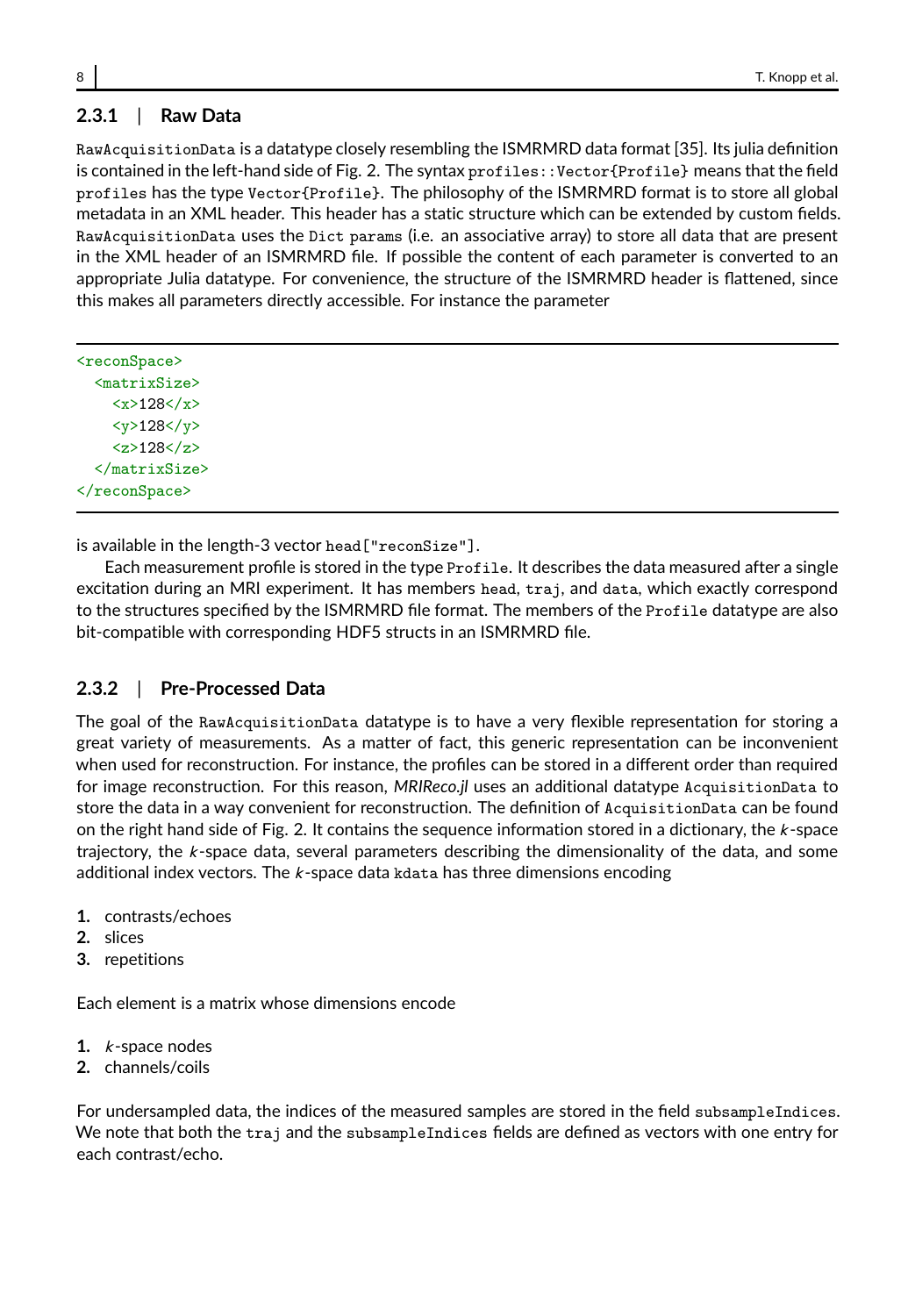

FIGURE 3 Exemplary trajectories available in *MRIReco.jl*.

The encoded space is stored in the field encodingSize. It is especially relevant for non-Cartesian trajectories where it is not clear upfront, how large the grid size for reconstruction should be chosen. Finally, the parameter fov describes the physical size of the encoding grid.

# **2.3.3** | **Trajectory**

The type Trajectory describes the sampling trajectory of the imaging sequence. Its definition is also contained on the right-hand side of Fig. 2. Most importantly, the field nodes contains the sampling points as a matrix where the first dimension encodes the  $k$ -space dimensionality and the second dimension encodes the number of sampling points. This structure allows implementing arbitrary sampling trajectories. Moreover, *MRIReco.jl* provides constructors for the most common types of trajectories. These include Cartesian, radial, spiral, dual density spiral, variable density spiral, and perturbed spiral trajectories. Beside 2D trajectories, the framework also implements 3D trajectories like the kooshball or the stack of stars trajectory. A selection of exemplary trajectories is illustrated in Fig. 3.

# **2.3.4** | **Image Data**

*MRIReco.jl* returns image reconstruction results in the form of an AxisArray, which is special datatype allowing to encode dimensions of an array. For image processing of reconstructed data one can use the package *Images.jl*. Storage of this data is possible using *NIfTi.jl*, *DICOM.jl* or *HDF5.jl*.

# **2.4** | **Raw Data File Handling**

The file handling in *MRIReco.jl* is build around the ISMRMRD file format for which full read and write support is implemented. In addition, a file reader for proprietary files from the vendor Bruker is implemented. The following code example shows how to convert a Bruker MRI file into an ISMRMRD file:

```
f = BrukerFile(filenameBruker) # create file handle
```

```
raw = RawAcquisitionData(f) # load the data
```

```
fout = ISMRMRDFile("outputfile.h5") # create file handle
```

```
save(fout, raw) # store the data in the ISMRMRD file
```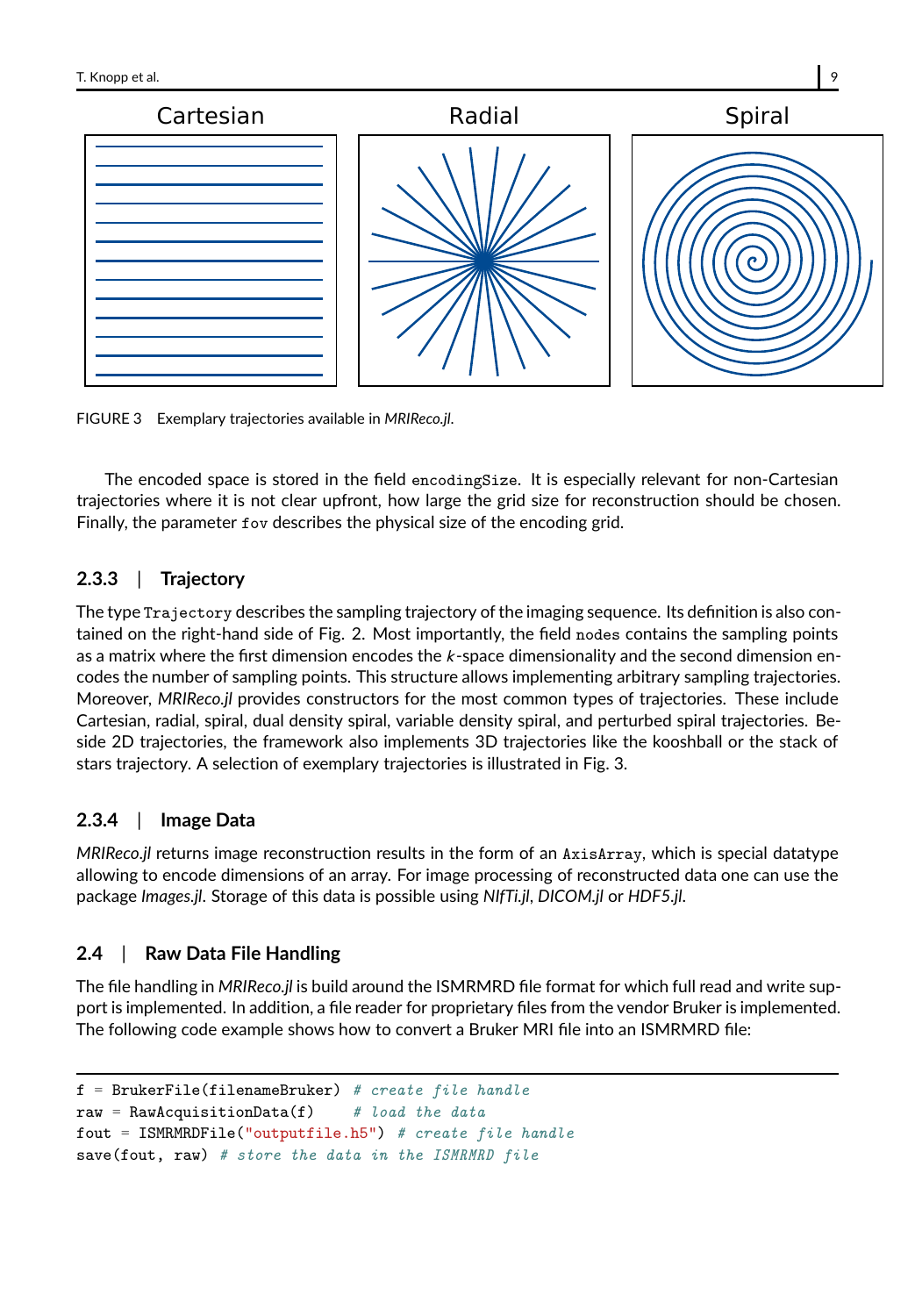We note that the raw data object raw can also be created by simulation. It is thus possible to cache simulated data, which is useful to save computation time associated with more complex simulations.

#### **2.5** | **Reconstruction Building Blocks**

In general, MRI image reconstruction aims to recover a discrete image of the transverse magnetization  $\bm{m}\in \mathbb{C}^N$  from a given set of measurements  $\bm{s}\in \mathbb{C}^M$  and a signal encoding model described by a linear operator  $\boldsymbol{H}\in \mathbb{C}^{M\times N}.$  Thus, one seeks a solution to an inverse problem

$$
\underset{m}{\text{argmin}} \parallel \mathbf{s} - \mathbf{Hm} \parallel_{2}^{2} + \mathcal{R}(\mathbf{m}), \tag{1}
$$

where  $R$  denotes a regularization function expressing prior knowledge about the solution. As a consequence most image reconstruction schemes can be formulated using a set of basic building blocks

- *Linear Operators:* These are used to describe the signal encoding operator H . Moreover, they describe transformations applied to  $m$  within the regularization term  $R(m)$  (e.g. sparsifying transforms used in CS).
- *Solvers:* Optimization algorithms used to solve problem (1).
- *Proximal Maps:* These are associated with the given regularization functions.

The interface in *MRIReco.jl* is designed so that all relevant parameters can be passed to the reconstruction method via a dictionary. The reconstruction method uses these parameters to form the main building blocks and solves the corresponding image reconstruction problem. In the following sections, we provide more information on the use and implementation of aforementioned building blocks.

#### **2.5.1** | **Linear Operators**

Linear operators are used in multiple places of a reconstruction pipeline. Most importantly, the signal encoding operator  $H$  is a discrete approximation of the underlying signal model

$$
s_p(t) = \int_{\mathbb{R}^d} c_p(r)m(r)e^{-z(r)t}e^{-2\pi i k(t) \cdot r} dr.
$$
 (2)

Here  $s_p(t)$  denotes the demodulated signal received in the p-th of P receive coils at time t. Moreover,  $m(r)$  is the transverse magnetization of the object at position r and  $c_p(r)$  are the receive coil sensitivities. Finally, the term  $z(r) \in \mathbb{C}$  contains the  $R_2^*$  and  $B_0$  maps in its respective real and imaginary parts. As a second application, linear operators can be applied to  $m$  in the regularizer  $R$ . This commonly happens in compressed-sensing-type reconstructions, where the image needs to be transformed into a sparse representation.

All operators are implemented in a matrix-free manner. This means that they are characterized solely by their action when applied to a vector. This allows to evaluate operators using efficient algorithms, such as the FFT and NFFT, while avoiding storage of the underlying matrix representation. Other common matrix operations are implemented in complete analogy. For instance, one can apply a linear operator using the \*-operator or form its adjoint using the postfix '. Similarly, linear operators can be composed using either of the operators  $*$  and  $\circ$ , and their size can be determined using the size-function.<sup>1</sup>

 $1$ We note that the term operator is used here for both the binary mathematical operation and the linear mapping.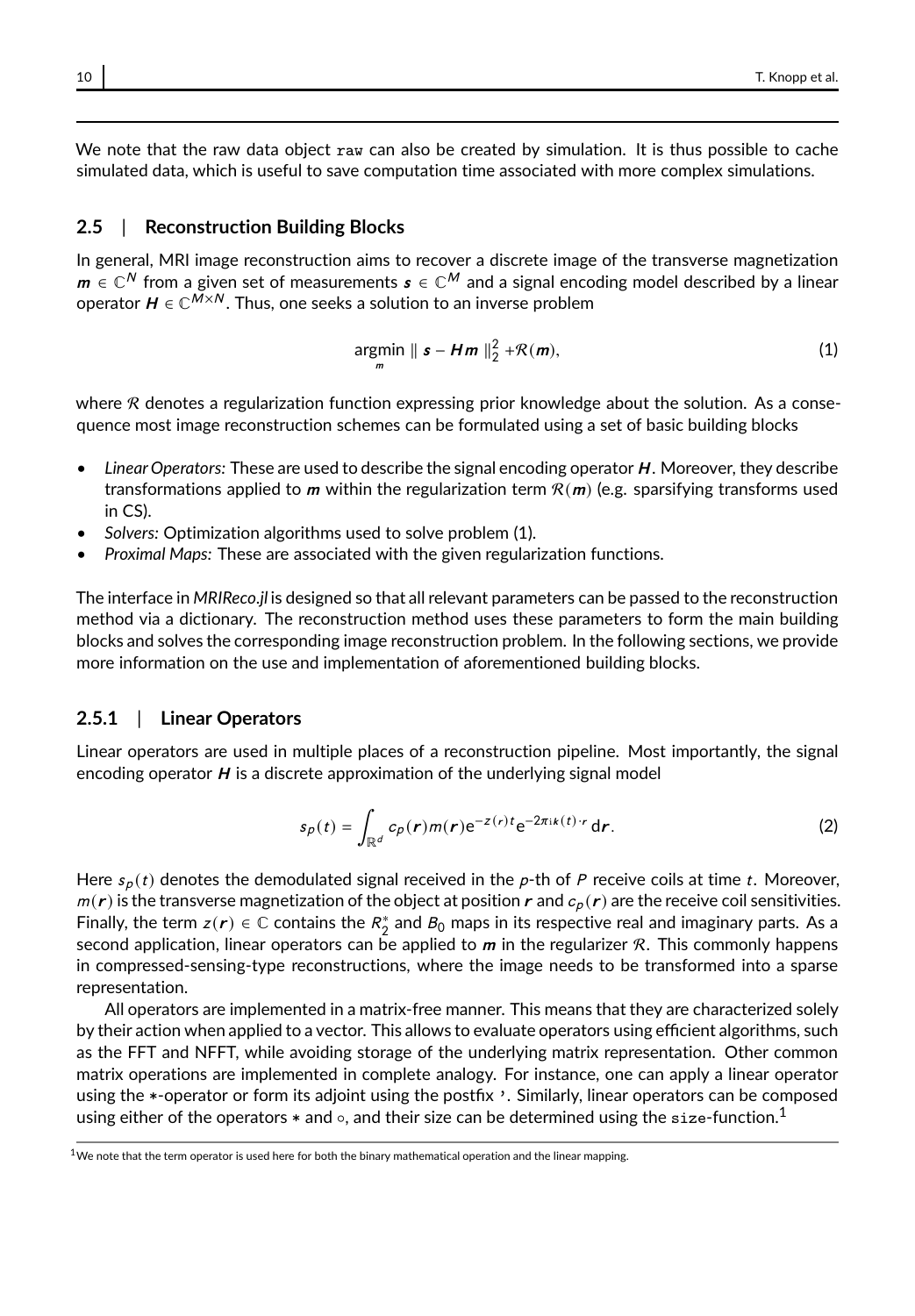*MRIReco.jl* provides implementations of the operators commonly used for MRI image reconstruction. These include

- FFTOp: A multidimensional FFT operator.
- NFFTOp: A multidimensional NFFT operator.
- FieldmapNFFTOp: An extension of the NFFT operator taking into account complex fieldmaps.
- SensitivityOp: An operator, which multiples an image by a set of coil-sensitivities as used in SENSEtype reconstructions.
- SamplingOp: An operator for (sub)sampling  $(k\text{-space})$  data.
- WeightingOp: A weighting operator used for tasks such as sampling density compensation.

Additional operators, such as theWavelet transform and finite differences operators, are reexported from the Julia package *SparsityOperators.jl*.

In addition to theses methods, *MRIReco.jl* provides high-level constructors that compose aforementioned operators and return signal encoding operators for the different reconstruction schemes. These are automatically called by the reconstruction methods implemented. Alternatively, each operator can be built manually by calling the corresponding constructor. In this way the preimplemented operators can be used as building blocks when developing new algorithms.

Finally, we note that iterative solvers often require repeated application of the normal operator  $N =$  $H<sup>H</sup>H$  of the encoding operator. Thus, algorithms can sometimes be accelerated by optimizing the normal operator instead of optimizing the encoding operator itself. For instance, one can exploit the Toeplitz structure of  $H^H$ H when H is an NFFT. To allow for this kind of optimization, MRIReco.jl reexports the type normalOperator from the packages *SparsityOperators.jl* and *RegularizedLeastSquares.jl*. When an optimized implementation of the normal operator exists, the latter can be used by simply overloading the constructor function normalOperator.

# **2.5.2** | **Solvers**

In order to solve the reconstruction problem at hand, *MRIReco.jl* uses the infrastructure provided by the package *RegularizedLeastSquares.jl*. The latter implements popular iterative optimization methods, such as the CGNR, FISTA and ADMM. For all the reconstruction methods implemented in *MRIReco.jl* the solver can be determined by assigning its name to the parameter : solver in the dictionary containing the reconstruction parameters.

# **2.5.3** | **Regularization**

To describe regularization functions, *MRIReco.jl* uses the type Regularization from the package *RegularizedLeastSquares.jl*. Most notably, this type contains a function to compute the associated proximal map. This approach is very generic in the sense that most common solvers incorporate regularization in the form of a proximal map.

For convenience, *RegularizedLeastSquares.jl* implements several common regularization functions such as TV,  $\ell^1$ ,  $\ell^2$  and low rank regularization. Analogously to the solver to be used, these regularization functions can be specified by assigning their respective names to the parameter : regularization (e.g. params[:regularization] = "L1" ). Alternatively, one can assign one (or more) Regularization objects to aforementioned parameter. This allows the incorporation of custom regularization functions. In this case, the main work to be done is the implementing the corresponding proximal map. Finally, the preimplemented regularization objects can serve as building blocks when developing new optimization algorithms.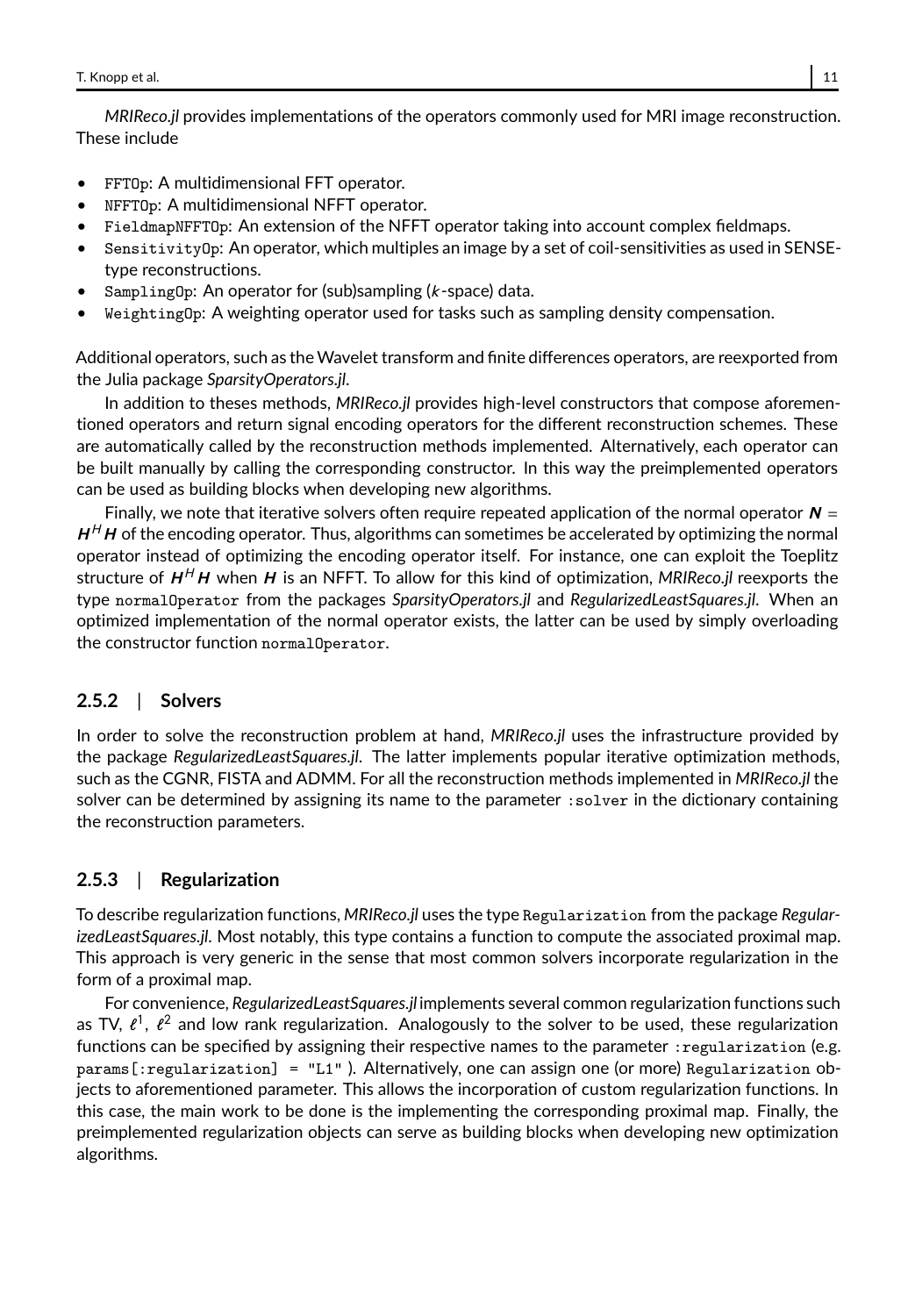

FIGURE 4 Example of a high-level simulation and reconstruction script using the software package *MRIReco.jl*. In the lower part of the figure the generating code snippets are shown while the resulting data is shown in the top part. The example starts by generating a 128 × 128 Shepp–Logan phantom (left column), which is used for simulating 8-fold undersampled  $k$ -space data (middle column). Finally, a simple  $TV$ -regularized iterative parallel imaging reconstruction is performed (right column).

# **2.6** | **High-Level Reconstruction**

Next we sketch a high-level simulation and reconstruction with *MRIReco.jl*. As outlined before, the interface is designed in such a way that all parameters are passed to the routine simulation and reconstruction via a parameter dictionary. This approach is very generic and allows specifying a large set of parameters without using long argument lists. The dictionary can also be stored in an XML or TOML file. The example simulation uses a  $128 \times 128$  pixel sized Shepp-Logan phantom, 8 birdcage coil sensitivities, and a variable density spiral trajectory with 1 interleave and 2048 samples. This corresponds to an 8 fold undersampling. Afterwards, reconstruction is performed using a SENSE-type compressed sensing reconstruction with TV-regularization. The reconstruction problem is then solved using ADMM with 10 inner CG-iterations and 30 outer iterations. The resulting image is shown on the right-hand side of Fig. 4.

# **2.7** | **Low-Level Reconstruction**

The high-level reconstruction outlined in the previous section allows performing image reconstruction for a wide range of MRI imaging scenarios. Alternatively, the building blocks in *MRIReco.jl* can be used in a more low-level way to implement custom reconstruction methods. In the next example we illustrate this using the example of a simple gridding reconstruction. With an AcquisitionData object at hand, a gridding reconstruction could be implemented using the following code snippet. First, density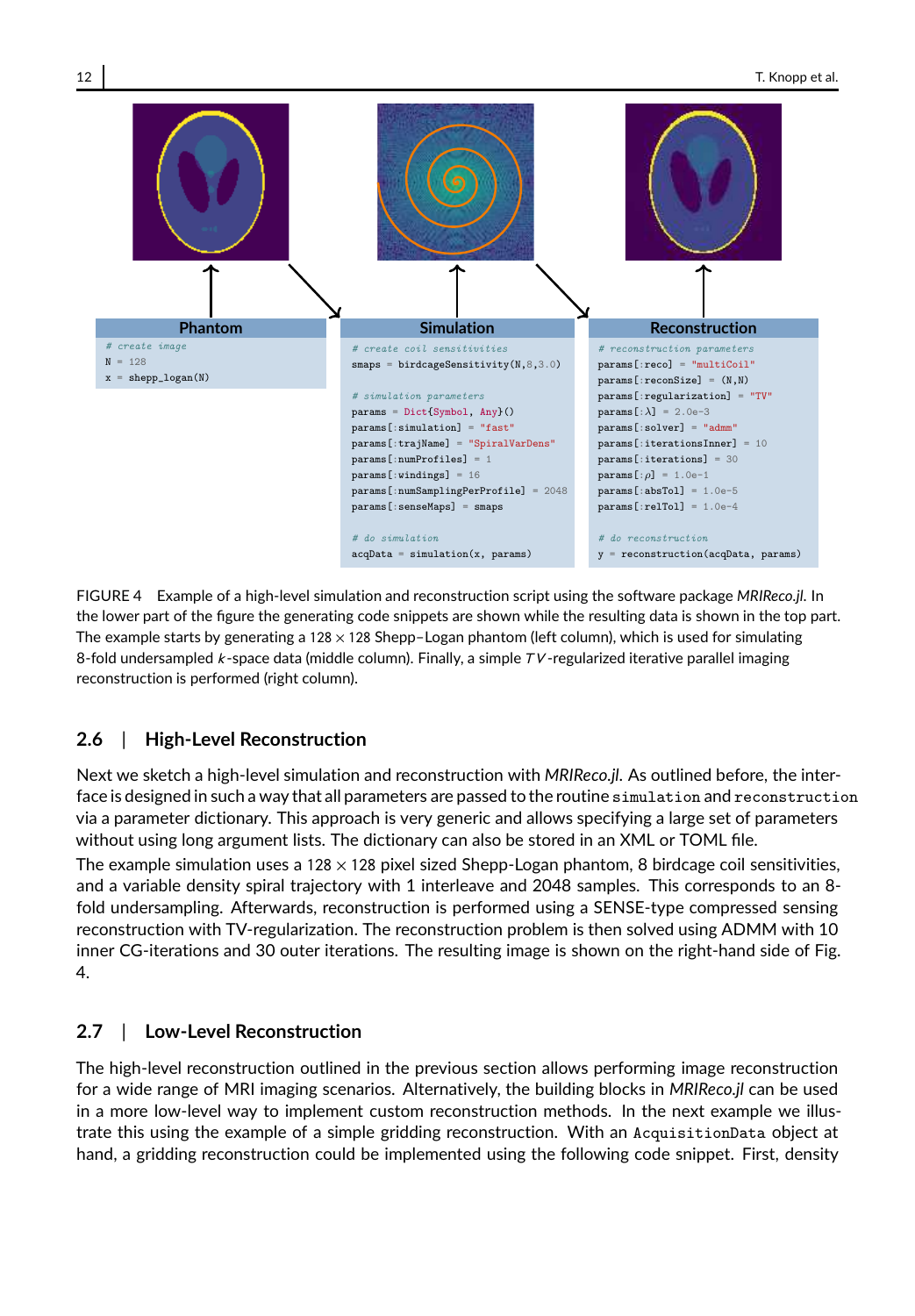compensation weights (samplingDensity) are computed and the trajectory to be used is extracted. After forming the gridding operator (NFFTOp), the reconstructed image is obtained by applying its adjoint to the weighted k -space data. This illustrates that the notation within *MRIReco.jl* is very close to the underlying mathematical description.

#### using MRIReco

```
# load or simulate acqData
# custom low-level reconstruction
reconSize = acqData.encodingSize[1:2]weights = samplingDensity(acqData, reconSize)[1]tr = trajectory(acaData)F = NFFTOp(reconSize, tr)kdata = kData(acqData,1, 1, 1) .* (weights.\hat{2})
reco = adjoint(F) * kdata
```
# **2.8** | **Parallelization**

One important way to speed up reconstruction is to make use of parallel code execution. *MRIReco.jl* supports multi-threading (i.e. shared memory parallelism) as the primary form of parallelism and has also preliminary support for GPU acceleration, which has been recently added to the package *NFFT.jl* (since version 0.6). To achieve decent speed-ups irrespective of the reconstruction setting, multi-threading is implemented in different parts of *MRIReco.jl*. On a low level, several imaging operators, such as the multi-coil imaging operator and the fieldmap-aware imaging operator, require the computation of multiple NFFTs, which can be done in parallel. On a higher level, one often wants to perform multiple independent reconstructions. This includes the reconstruction of multiple slices of a 2d acquisition or the reconstruction of multiple independent coil images. Therefore, all loops over independent reconstructions are parallelized as well. Parallelization on different levels is possible without risking oversubscription of CPU cores with too many threads since Julia uses a thread pool that allows for nested parallelism similar to OpenMP [38], Cilk [39], and Intel TBB [40].

# **2.9** | **Availability and Platform Support**

*MRIReco.jl* is developed within a public Git repository hosted at Github. <sup>2</sup> The project contains online documentation that can be accessed from the project homepage. Bug reports, feature requests and comments can be made using an issue tracker. Any commit made to *MRIReco.jl* is tested using continuous integration services. *MRIReco.jl* is supposed to run on any operating system and platform that Julia itself supports. Currently, the test suite runs successfully on Linux, OS X, and Windows.

The software package is licensed under the MIT license $^3$ , as are most parts of Julia and its package ecosystem. The MIT license is a permissive license and allows to use the code even in a closed-source application. *MRIReco.jl* has only one GPL dependency (FFTW [41]), which would need to be replaced prior inclusion into a closed source application $\rm ^4$ .

<sup>2</sup> https://github.com/MagneticResonanceImaging/MRIReco.jl

<sup>3</sup> https://opensource.org/licenses/MIT

<sup>4</sup>Massachusetts Institute of Technology (MIT) and Intel (MKL, Math Kernel Library) provide binary compatible FFTW implementations that can be used in closed-source applications.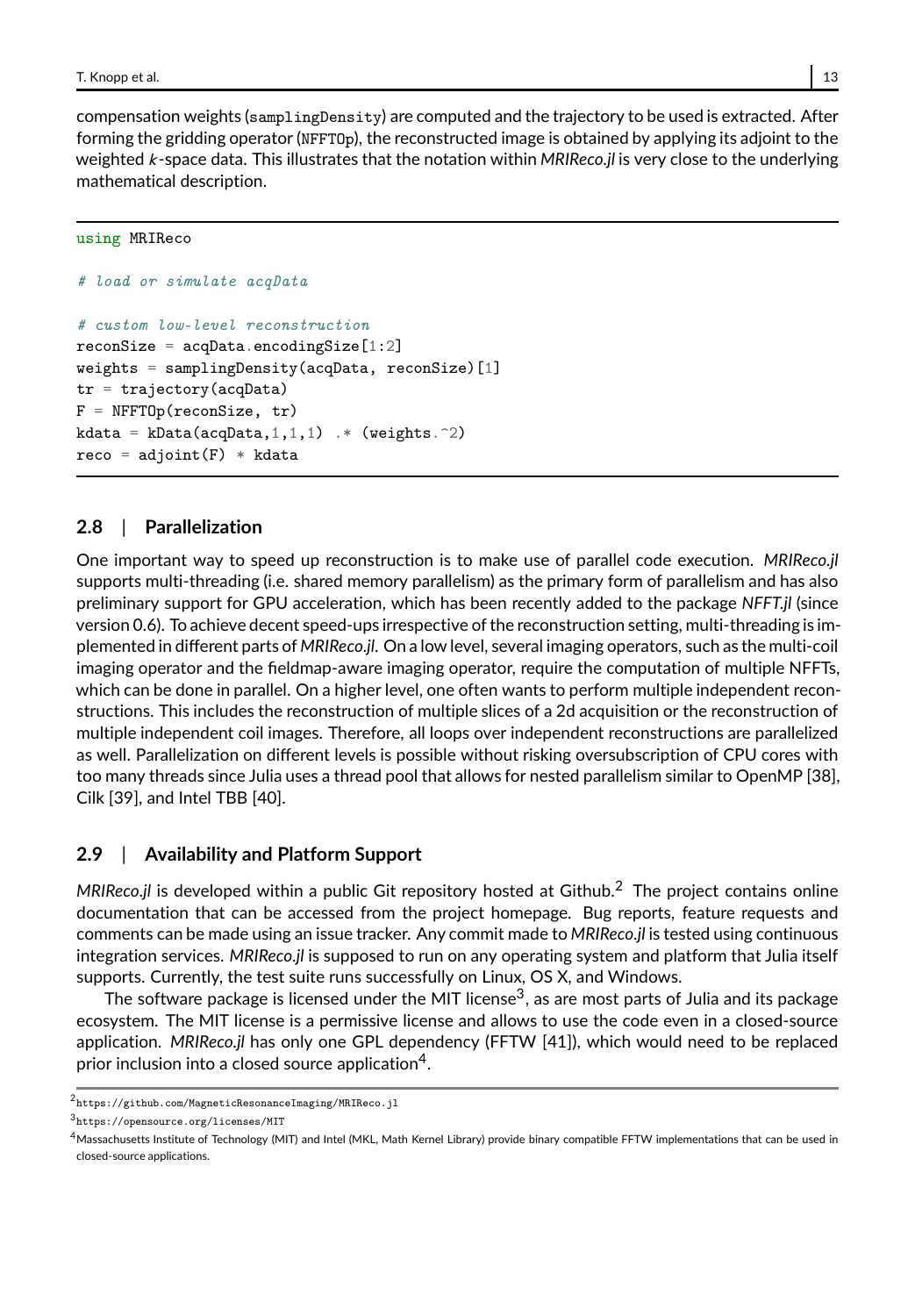# **2.10** | **Experimental Evaluation**

After giving an overview of the functionality and implementation of *MRIReco.jl* we next apply *MRIReco.jl* to openly available MRI data and perform a comparison with an existing MRI reconstruction framework.

The first test aims at testing/demonstrating the full reconstruction pipeline from loading MRI data in the commonly used ISMRMRD format to performing image reconstruction. For this purpose, we downloaded a publicly available MRI dataset from the database http://mridata.org [42]. The dataset contains data of a human knee acquired using a 3d FSE sequence and an 8-channel receive coil on a GE scanner. The data was acquired with a FOV of 160 mm x 160 mm x 124.8 mm, a matrix size of 320 x 274 x 208 and a TR/TE of 1400 ms / 20 ms. The data was measured using variable density Poisson disk sampling with a fully sampled calibration area of size 35x35 and an overall undersampling factor of 7.13. After loading it, the data was converted to 2d data by applying a Fourier transform along the readout direction. Next, coil sensitivy maps were obtained using the ESPIRiT implementation contained in *MRIReco.jl*. Finally, image slices were reconstructed using a SENSE-type reconstruction with  $\ell^1$ -regularization in the Wavelet domain and a regularization parameter of 0.2. The reconstruction problem was solved using the ADMM with 30 iterations and 10 iterations of the inner CG method.

Secondly, we perfomed a comparison of *MRIReco.jl* with the popular C/C++ reconstruction framework BART [17]. As a model problem we chose an iterative SENSE reconstruction using the radial dataset published as part of the ISMRM reproducibility challenge 1 [43]. It consists of a brain dataset acquired with 12 coils using a radial trajectory with 96 profiles and 512 samples per profile. The coil sensitivities are estimated from the data itself using the ESPIRiT implementation that is part of each framework. As proposed in the reproducibility challenge, the fully sampled dataset was retrospectively undersampled by reduction factors between  $R = 1$  and  $R = 4$ . For both frameworks, images were recovered using an iterative  $\ell^2$ -regularized SENSE reconstruction based on the CG method. In all cases we used 20 iterations and a regularization parameter of <sup>0</sup>.01. It is run on a workstation equipped with two AMD EPYC 7702 CPUs running at 2.0 GHz (256 cores in total) and a main memory of 1024 GB.

The data/software that support the findings of this study are openly available in *MRIReco.jl* at 10. 5281/zenodo.4464857, SHA-1 hash 72fbbd0, and *MRIRecoBenchmarks* at 10.5281/zenodo.4467979, SHA-1 hash b24b60c. To be precise, the reconstruction of the knee dataset is contained in the examples folder in *MRIReco.jl*, while the code for the comparison with BART is contained in *MRIRecoBenchmarks*.

### **3** | **RESULTS**

#### **3.1** | **Reconstruction Results of the Knee Data Set**

Fig. 5 shows images of the reconstructed knee dataset for some exemplary slices. These results illustrate a typical application for researchers, who wish to test their reconstruction methods not only using simulation data but also data from MRI scanners. As illustrated in the example code accessible in the Git repository, this can by achieved quite easily with *MRIReco.jl* in conjunction with the ISMRMRD format. Thus, all that is needed to work with raw data is to convert the latter from its vendor specific format into the ISMRMRD format. Afterwards, the data can be reconstructed using either one of the preimplemented reconstruction methods or by a custom reconstruction method making use of the low-level building blocks provided by *MRIReco.jl*.

#### **3.2** | **Runtime Performance**

Designing a proper performance benchmark for independent software frameworks can be a challenging task since frameworks often differ not only in the implementation but also in the choice of implemented algorithms/optimizations and in the choice of default reconstruction parameters. Since both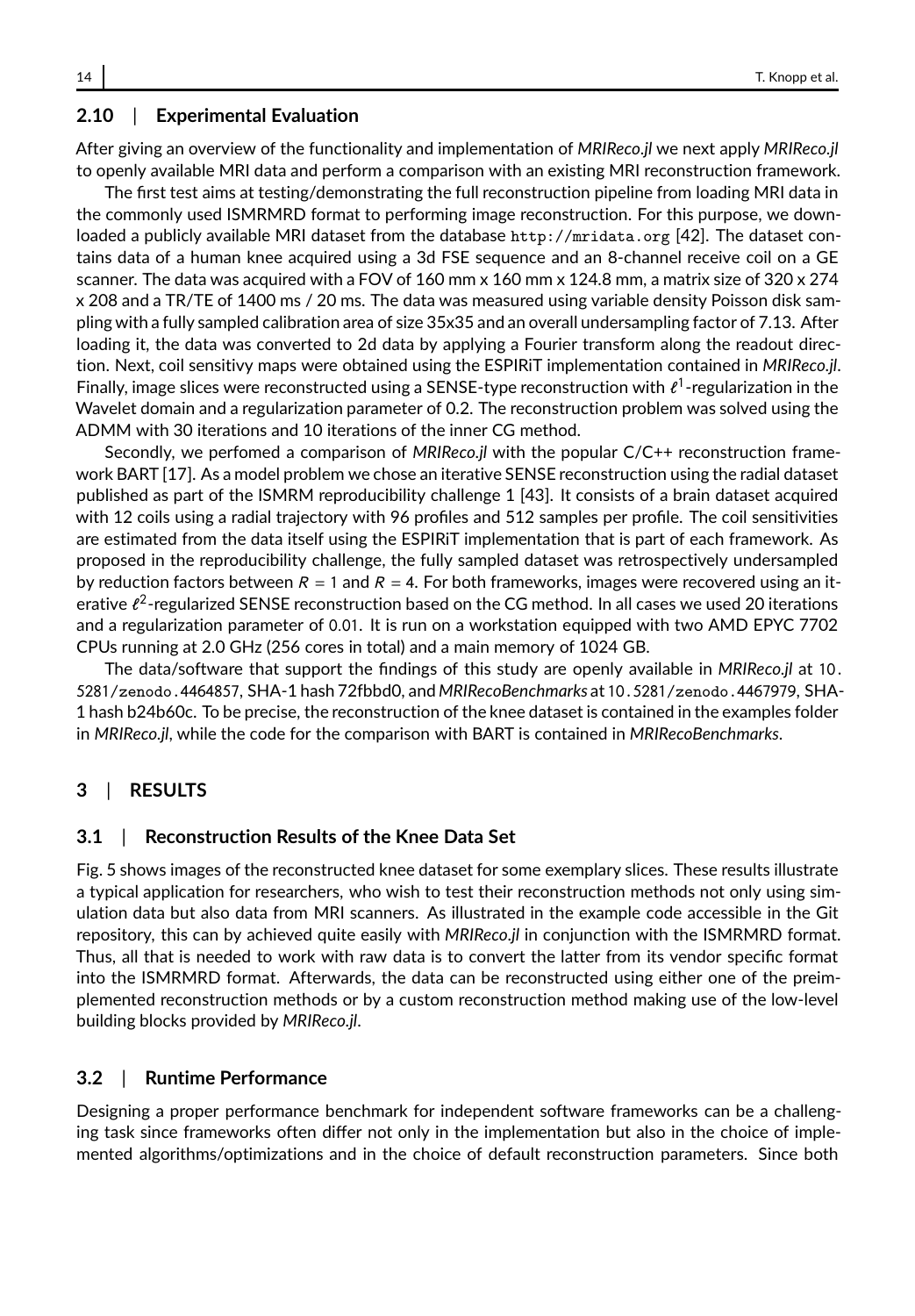

FIGURE 5 Results of the  $\ell^1$ -Wavelet reconstruction of the knee data set. The reconstructed images are shown for the slices 50, 100, 150 and 200 (along readout direction).

BART and *MRIReco.jl* implement multi-threading we performed benchmarks for different numbers of threads (1,4,8,12). For each framework, the reconstruction is performed multiple times and the minimum time is used for comparison. In this way, both frameworks are benchmarked under idealized but comparable conditions. In particular this procedure considers hot CPU caches.

BART by default uses the Toeplitz optimization for efficient multiplication with the normal matrix. During the development of the benchmark we implemented this feature as well to match the implementation in BART. In addition to the Toeplitz optimization, which implies using FFTs with an oversampling of factor  $\sigma = 2.0$ , *MRIReco.jl* also allows running the code without the Toeplitz optimization but with a smaller oversampling factor such as  $\sigma = 1.25$  (see [44] for investigation of oversampling factor sizes). Although this may slightly reduce the accuracy of the NFFT approximation, we observe that in practice the approximation error is so small that it is not visually perceptible in the reconstructed images.

The results of the performance comparison are summarized in Fig. 6 for the reduction factors  $R = 1$ and  $R = 4$ . One can see that both reconstruction frameworks achieve very similar reconstruction times. *MRIReco.jl* is slightly faster for 1 and 4 threads while BART is faster for 12 threads. When comparing the result with and without Toeplitz optimization one can see that for  $R = 1$  both approaches achieve similar performance while for  $R = 4$  the non-Toeplitz reconstruction with oversampling factor  $\sigma = 1.25$  is clearly faster. This can be explained by the smaller size of the FFT and the fact that for  $R = 4$  significantly fewer points need to be gridded compared to the case where  $R = 1$ .

# **3.3** | **Reconstruction Accuracy**

Reconstruction results are summarized in Fig. 7. They are shown for reduction factors  $R = 1, 2, 3, 4$  using the same reconstruction parameters. For *MRIReco.jl* the images obtained using the Toeplitz optimization are shown. For both frameworks only a minor decrease of image quality can be observed with increasing reduction factor. When looking at difference maps between reduction factor  $R = 1$  and higher reduction factors (row two and four) one observes that  $R = 3$  shows a smaller deviation in outer image regions of the head than reduction factors  $R = 2$  and  $R = 4$ .

When comparing the reconstruction results of the two frameworks one can hardly see a difference. Only the outer regions beyond the head look slightly different, which is likely caused by differences in the coil estimation algorithm. Even the difference maps compared to the  $R = 1$  reconstruction look very similar, which indicates that both frameworks implement the iterative SENSE reconstruction in a similar way. This is further supported by the difference maps between the two reconstruction frameworks shown in the fifth row. These show mostly noise in the head region.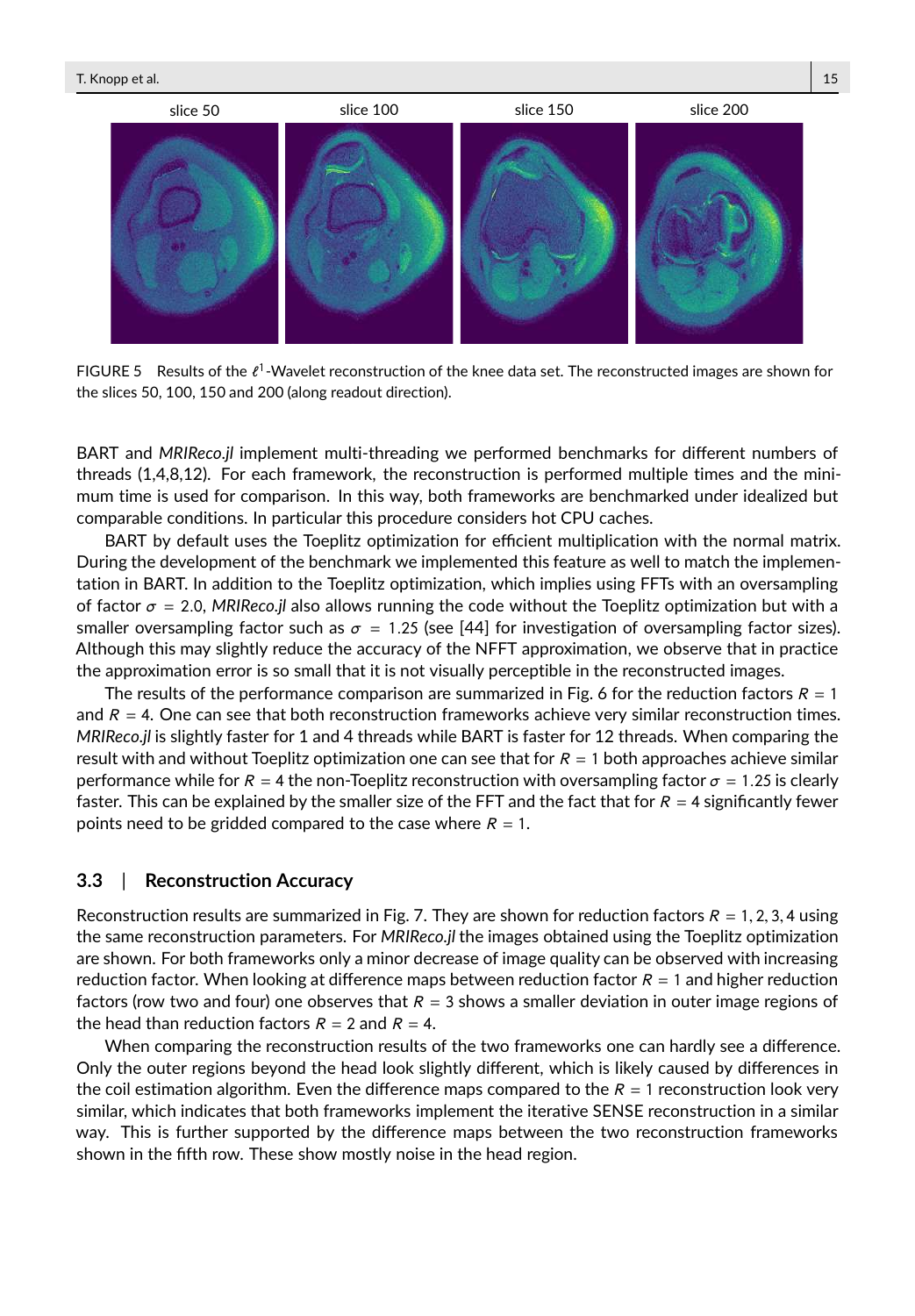

FIGURE 6 Performance comparison between BART and *MRIReco.jl* shown are the minimum reconstruction times of an iterative SENSE reconstruction for different numbers of threads ranging from 1 to 12. On the right, the results for reduction factor  $R = 4$  are shown while on the left, the results without data reduction can be seen. Orange shows the reconstruction times for BART while dark blue shows the reconstruction times for *MRIReco.jl* both using the Toeplitz optimization. Light blue shows reconstruction time for *MRIReco.jl* without the Toeplitz approach using an oversampling factor  $\sigma = 1.25$ .

### **3.4** | **Syntactic Comparison**

In order to provide a rough estimate for the complexity of the user interface, Table 1 summarizes the number of code lines required to perform the central tasks associated with the reconstruction of the brain dataset. This count excludes code lines specific to the benchmarking, such as setting up the benchmark or running multiple trials of the reconstruction. The results show that both frameworks require a similar number of code lines to perform reconstruction. The main difference arises from the fact that the MRIReco.jl-implementation uses a dictionary to store reconstruction parameters, which is not required for BART. We note however that passing the parameters as a dictionary is done solely for the purpose of keeping the code readable. Alternatively, the parameters could be passed directly as keyword arguments as done by BART. We conclude that both frameworks perform image reconstruction with a comparably complex interface and we acknowledge that the complexity of the final code depends on the preferences of the user at hand.

| task                      | <b>BART</b> | MRIReco.jl |
|---------------------------|-------------|------------|
| data loading & conversion | 5           |            |
| gridding & ESPIRIT        | 4           | 2          |
| undersampling data        | 3           | 1          |
| reconstruction parameters | O           | 10         |
| reconstruction            | 1           | 1          |
| sum                       | 13          | 21         |

TABLE 1 Number of code lines needed to perform the central tasks associated with the reconstruction of the brain dataset.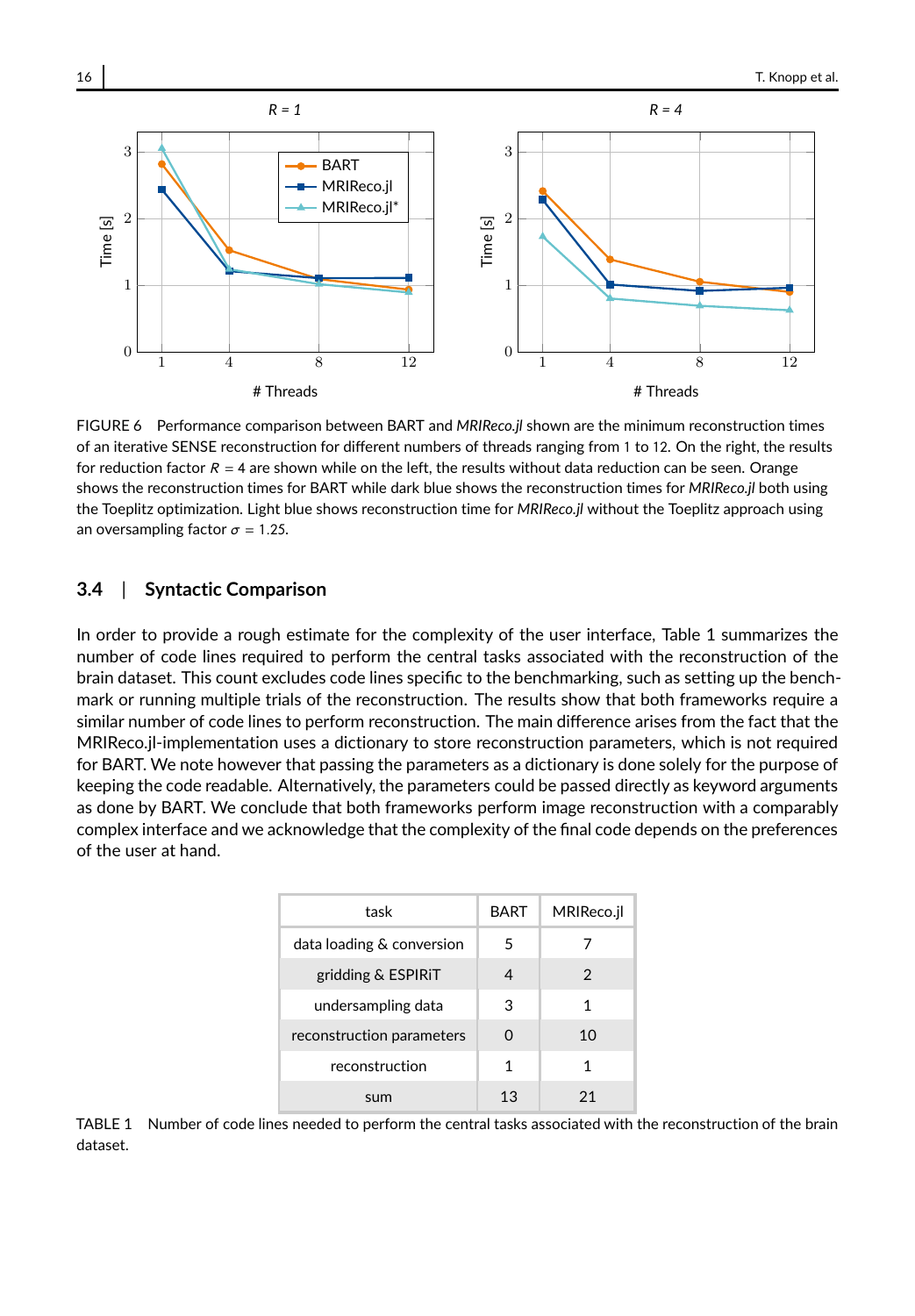

FIGURE 7 Comparison of SENSE reconstructions of a public brain imaging dataset using BART and *MRIReco.jl*. The reconstruction results are shown in rows one and three, while rows two and four show difference maps to the reference reconstruction ( $R = 1$ ). Row five shows difference maps between the images reconstructed using both frameworks for the same reduction factor.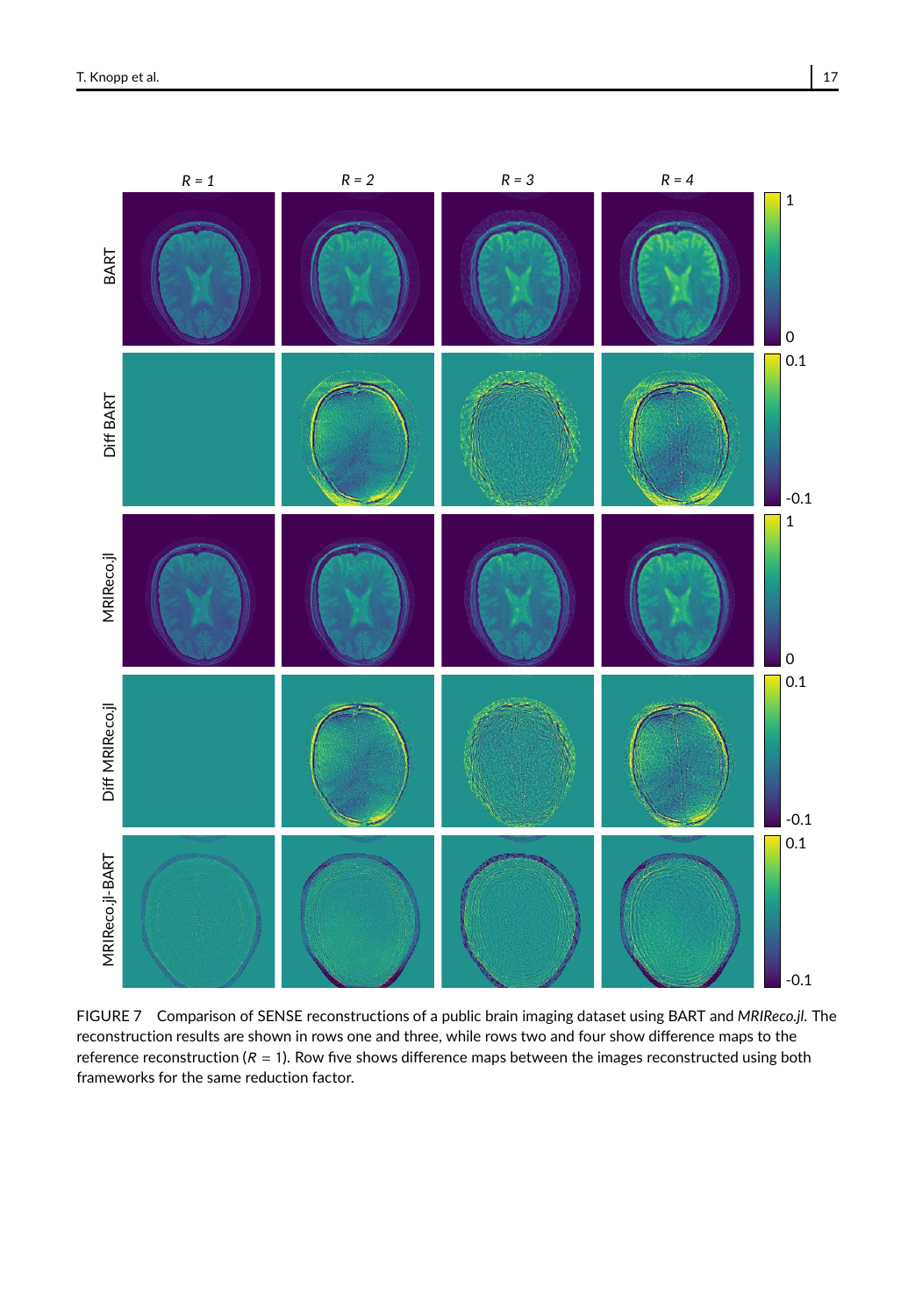### **4** | **DISCUSSION**

*MRIReco.jl* started as an experiment of the authors to check the suitability of Julia for developing an MRI reconstruction framework. Initial success was measured in a rapid development experience while still generating programs that can compete in terms of runtime speed with equivalent C/C++ programs. From this point the framework was developed to make it not only usable for the authors themselves but also for other users. We characterize the status of the project as usable but not yet finished. This implies that interfaces of upcoming versions might slightly change and that parts of the documentation are still incomplete.

In a performance benchmark it was shown that *MRIReco.jl* achieves similar and sometimes even better performance than the state-of-the-art C/C++ MRI reconstruction framework BART. We note that the benchmark was performed for a very specific reconstruction algorithm (iterative SENSE) and its results are not directly applicable to other aspects of each of the frameworks.

One key philosophy of *MRIReco.jl* is to reuse existing code and keep the code base small. This makes the package more maintainable as it avoids code duplication and keeps the responsibility for code in the original software repositories. Despite its advantages, this approach requires a package management system capable of handling complex version dependencies. Julia readily addresses this aspect with its integrated package manager. An important responsibility in a package with many dependencies is to maintain compatibility with the depending packages. This can increase the complexity if the packages are not managed by oneself. Fortunately, the Julia dependency system allows to pin packages to certain versions such that breaking API changes in depending packages can be avoided.

One weak point of *MRIReco.jl* is that no functionality for deployment on an MRI scanner is implemented yet. There are basically three different implementations thinkable. The first is to write a server in Julia and communicate with the host server via TCP/IP, as was done in [45]. The second possibility is to embed *MRIReco.jl* into an existing C/C++ program. In this way it would be possible to integrate *MRIReco.jl* into for instance Gadgetron and implement a *JuliaGadget* similar to the existing PythonGadget. Since Julia arrays have a C-compatible binary format, it is possible to pass data from C to Julia by only passing the pointer to the data. Finally, deployment can be achieved using automated offline reconstruction techniques such as Yarra [46] and Autorec [47].

Julia itself as a language has evolved since its introduction in 2012 into a stable, featureful language that can compete with more widely developed languages such as Python and C/C++. One of the remaining issues of Julia compared to other programming languages is its latency. Code compilation in Julia is currently done right before code execution and thus can add a certain amount of latency. The latency of packages is reduced to some extent by so-called pre-compilation but the current Julia version (1.5.3) stores only an intermediate representation and not the native machine code. The remaining latency issue can be mitigated by the package *Revise.jl*, which allows to cache compiled code during a julia session. An alternative for deployment usage is the package *PackageCompiler.jl*, which allows to either compile packages into the system image of Julia or to generate standalone executables.

### **5** | **CONCLUSIONS**

In conclusion we have introduced a new image reconstruction framework for MRI, which is both performant and accessible. Two key aspects of *MRIReco.jl* are its modularity and its open interface. These make it a useful tool not only for performing image reconstruction but also for the development and testing of new reconstruction methods. The framework is implemented purely in the programming language Julia and reaches similar performance and similar image quality as other popular image reconstruction frameworks that are implemented in a low-level programming language.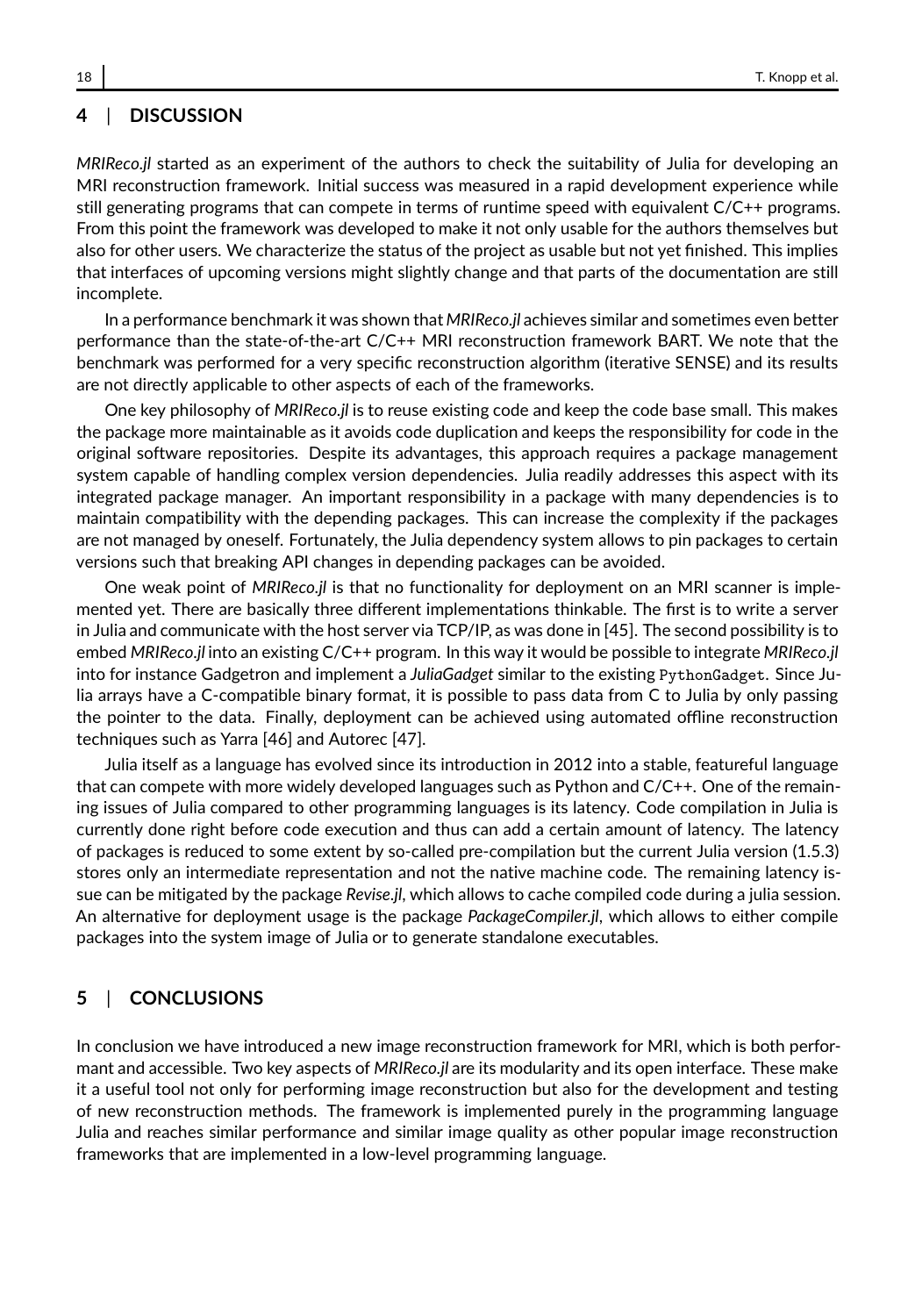#### **Acknowledgements**

We acknowledge many fruitful discussions with Martin Uecker on the usage of BART and the design of the benchmarks.

#### **references**

- [1] Lustig M, Donoho D, Pauly JM. Sparse MRI: The application of compressed sensing for rapid MR imaging. Magnetic Resonance in Medicine: An Official Journal of the International Society for Magnetic Resonance in Medicine 2007;58(6):1182–1195.
- [2] Lustig M, Pauly JM. SPIRiT: iterative self-consistent parallel imaging reconstruction from arbitrary k-space. Magnetic resonance in medicine 2010;64(2):457–471.
- [3] Jin KH, Lee D, Ye JC. A general framework for compressed sensing and parallel MRI using annihilating filter based low-rank Hankel matrix. IEEE Transactions on Computational Imaging 2016;2(4):480–495.
- [4] Haldar JP. Low-rank modeling of local k-space neighborhoods (LORAKS) for constrained MRI. IEEE transactions on medical imaging 2013;33(3):668–681.
- [5] Shin PJ, Larson PE, Ohliger MA, Elad M, Pauly JM, Vigneron DB, et al. Calibrationless parallel imaging reconstruction based on structured low-rank matrix completion. Magnetic resonance in medicine 2014;72(4):959–970.
- [6] Doneva M, Börnert P, Eggers H, Stehning C, Sénégas J, Mertins A. Compressed sensing reconstruction for magnetic resonance parameter mapping. Magnetic Resonance in Medicine 2010;64(4):1114–1120.
- [7] Zhang T, Pauly JM, Levesque IR. Accelerating parameter mapping with a locally low rank constraint. Magnetic resonance in medicine 2015;73(2):655–661.
- [8] Schweser F, Sommer K, Deistung A, Reichenbach JR. Quantitative susceptibility mapping for investigating subtle susceptibility variations in the human brain. Neuroimage 2012;62(3):2083–2100.
- [9] Mani M, Jacob M, Kelley D, Magnotta V. Multi-shot sensitivity-encoded diffusion data recovery using structured lowrank matrix completion (MUSSELS). Magnetic resonance in medicine 2017;78(2):494–507.
- [10] Stone SS, Haldar JP, Tsao SC, Sutton B, Liang ZP, et al. Accelerating advanced MRI reconstructions on GPUs. Journal of parallel and distributed computing 2008;68(10):1307–1318.
- [11] Sorensen TS, Atkinson D, Schaeffter T, Hansen MS. Real-time reconstruction of sensitivity encoded radial magnetic resonance imaging using a graphics processing unit. IEEE transactions on medical imaging 2009;28(12):1974–1985.
- [12] Van Der Walt S, Colbert SC, Varoquaux G. The NumPy array: a structure for efficient numerical computation. Computing in Science & Engineering 2011;13(2):22.
- [13] Abadi M, Barham P, Chen J, Chen Z, Davis A, Dean J, et al. Tensorflow: A system for large-scale machine learning. In: 12th {USENIX} symposium on operating systems design and implementation ({OSDI} 16); 2016. p. 265–283.
- [14] Paszke A, Gross S, Massa F, Lerer A, Bradbury J, Chanan G, et al. Pytorch: An imperative style, high-performance deep learning library. In: Advances in neural information processing systems; 2019. p. 8026–8037.
- [15] Bezanson J, Edelman A, Karpinski S, Shah VB. Julia: A fresh approach to numerical computing. SIAM review 2017;59(1):65–98.
- [16] Hansen MS, Sørensen TS. Gadgetron: an open source framework for medical image reconstruction. Magnetic resonance in medicine 2013;69(6):1768–1776.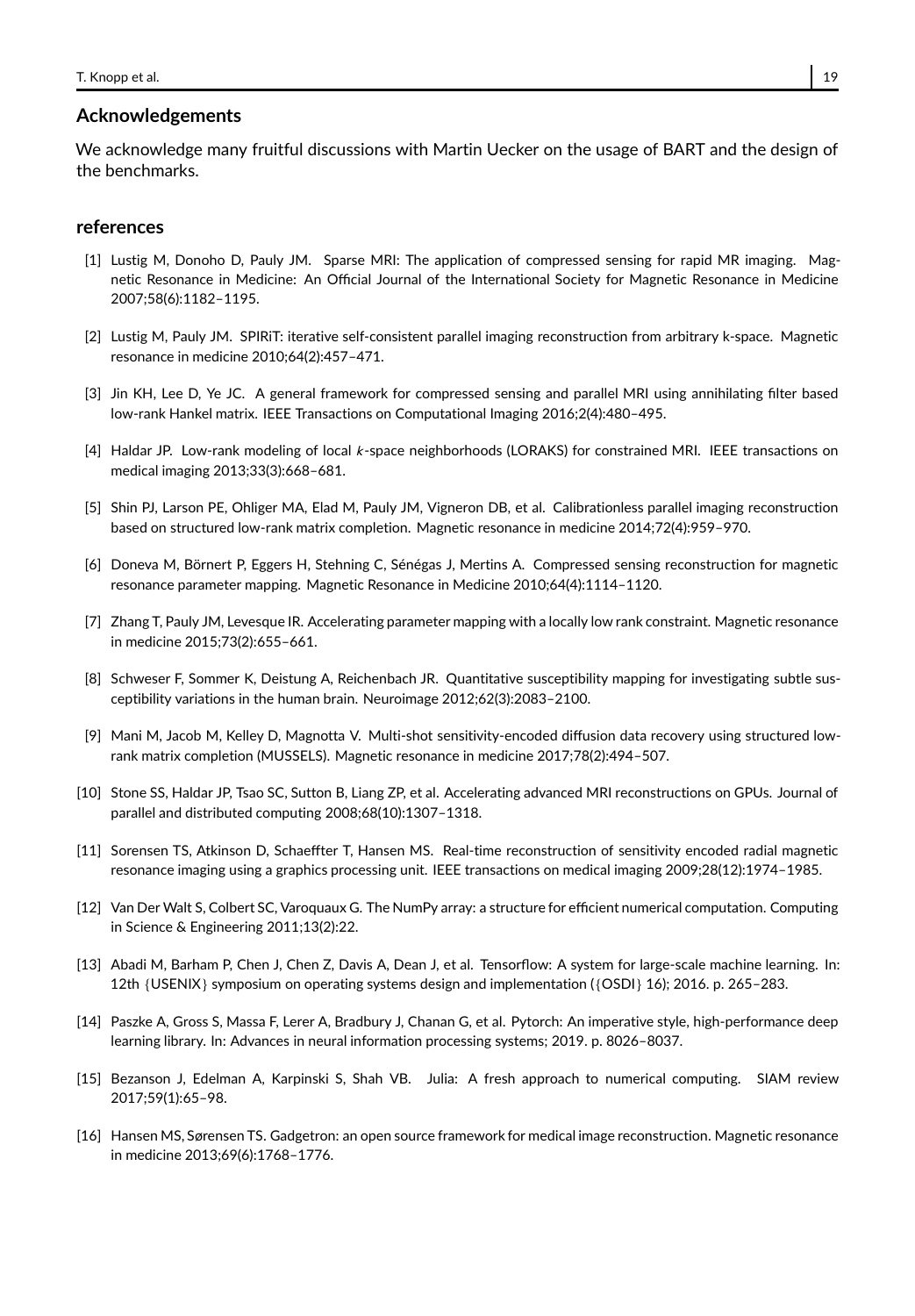- [17] Uecker M, Ong F, Tamir JI, Bahri D, Virtue P, Cheng JY, et al. Berkeley advanced reconstruction toolbox. In: Proc. Intl. Soc. Mag. Reson. Med, vol. 23; 2015. p. 2486.
- [18] Ong F, Lustig M. SigPy: A Python Package for High Performance Iterative Reconstruction. In: Proc. Intl. Soc. Mag. Reson. Med, vol. 27; 2019. p. 4819.
- [19] Lattner C, Adve V. LLVM: A compilation framework for lifelong program analysis & transformation. In: Proceedings of the international symposium on Code generation and optimization: feedback-directed and runtime optimization IEEE Computer Society; 2004. p. 75.
- [20] Milner R. A theory of type polymorphism in programming. Journal of computer and system sciences 1978;17(3):348– 375.
- [21] Lam SK, Pitrou A, Seibert S. Numba: A llvm-based python jit compiler. In: Proceedings of the Second Workshop on the LLVM Compiler Infrastructure in HPC ACM; 2015. p. 7.
- [22] Bolz CF, Cuni A, Fijalkowski M, Rigo A. Tracing the meta-level: PyPy's tracing JIT compiler. In: Proceedings of the 4th workshop on the Implementation, Compilation, Optimization of Object-Oriented Languages and Programming Systems ACM; 2009. p. 18–25.
- [23] Fessler JA, Nol DC. Model-based MR image reconstruction with compensation for through-plane field inhomogeneity. In: 2007 4th IEEE International Symposium on Biomedical Imaging: From Nano to Macro IEEE; 2007. p. 920–923.
- [24] Eggers H, Knopp T, Potts D. Field inhomogeneity correction based on gridding reconstruction for magnetic resonance imaging. IEEE Transactions on Medical Imaging 2007;26(3):374–384.
- [25] Knopp T, Eggers H, Dahnke H, Prestin J, Sénégas J. Iterative off-resonance and signal decay correction for improved multi-echo imaging in MRI. IEEE Trans Med Imaging 2009;28(3):394–404.
- [26] Pruessmann KP, Weiger M, Scheidegger MB, Boesiger P. SENSE: sensitivity encoding for fast MRI. Magnetic resonance in medicine 1999;42(5):952–962.
- [27] Uecker M, Lai P, Murphy MJ, Virtue P, Elad M, Pauly JM, et al. ESPIRiT—an eigenvalue approach to autocalibrating parallel MRI: where SENSE meets GRAPPA. Magnetic resonance in medicine 2014;71(3):990–1001.
- [28] Hestenes MR, Stiefel E. Methods of conjugate gradients for solving linear systems. Journal of Research of the National Bureau of Standards 1952;49(1).
- [29] Beck A, Teboulle M. A fast iterative shrinkage-thresholding algorithm for linear inverse problems. SIAM journal on imaging sciences 2009;2(1):183–202.
- [30] Parikh N, Boyd S, et al. Proximal algorithms. Foundations and Trends® in Optimization 2014;1(3):127–239.
- [31] Goldstein T, Osher S. The split Bregman method for L1-regularized problems. SIAM journal on imaging sciences 2009;2(2):323–343.
- [32] Pruessmann KP, Weiger M, Börnert P, Boesiger P. Advances in sensitivity encoding with arbitrary k-space trajectories. Magnetic Resonance in Medicine: An Official Journal of the International Society for Magnetic Resonance in Medicine 2001;46(4):638–651.
- [33] Knopp T, Kunis S, Potts D. A note on the iterative MRI reconstruction from nonuniform k-space data. International journal of biomedical imaging 2007;2007.
- [34] Pipe JG, Menon P. Sampling density compensation in MRI: rationale and an iterative numerical solution. Magnetic Resonance in Medicine: An Official Journal of the International Society for Magnetic Resonance in Medicine 1999;41(1):179– 186.